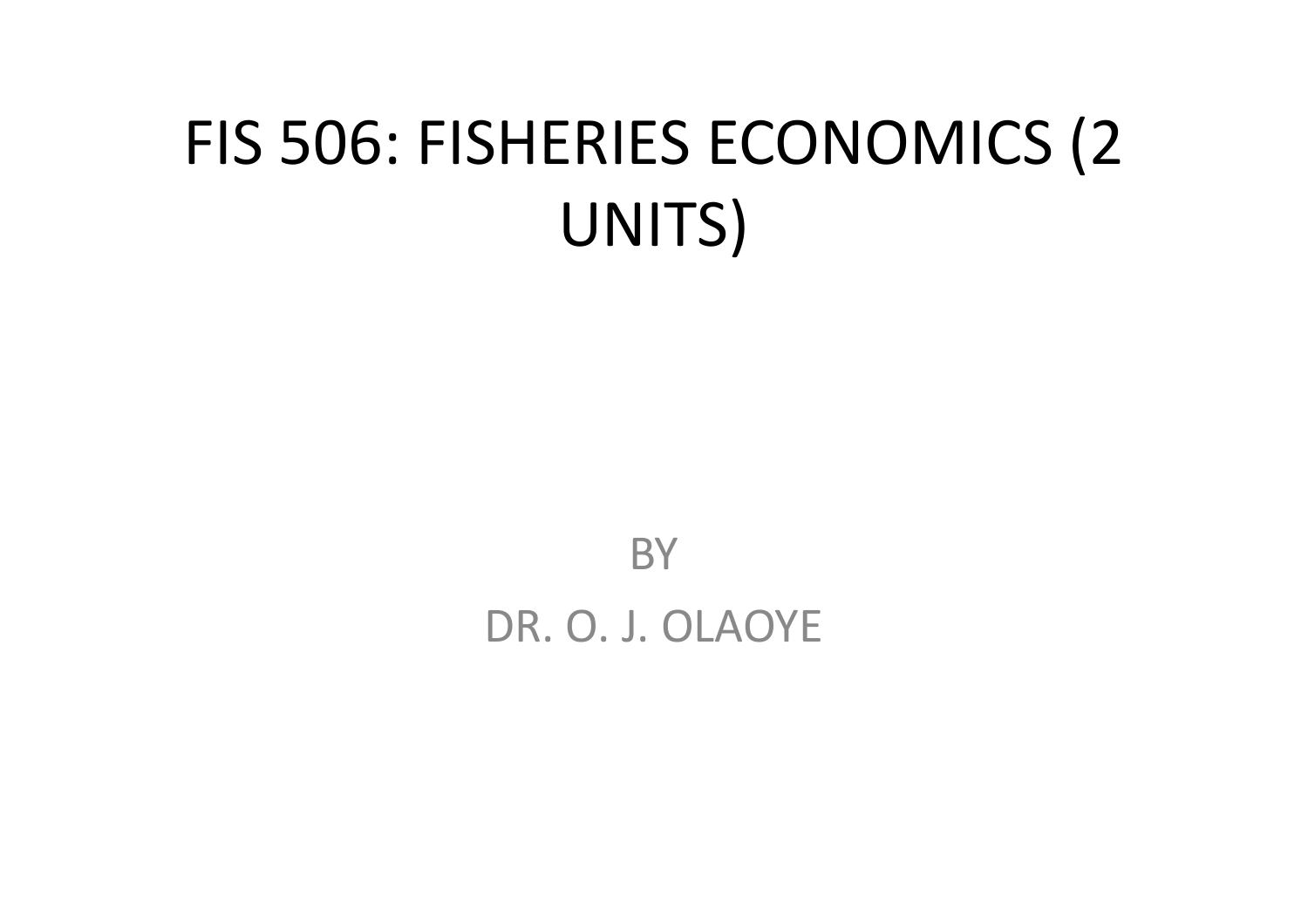## **PRODUCTION AS RELATED TO FISHERIES ENTERPRISES**

- The process of transforming inputs into outputs or products –<br>production.
- Production is the creation of utility. Utility types are time, place, form and possessions i.e the satisfaction derived from consuming<br>a commodity (goods & services) <sup>a</sup> commodity (goods & services).
- • Inputs are also sometimes termed resources or factors of production.
- •Output and product means the something.
- $\bullet$ • There is nothing that is permanently an output or permanently an input.
- • Inputs or factor of production can be categorized into four, natural resources; human resources; capital resources and management or entrepreneurship which is <sup>a</sup> qualitative kind of input. It is simply the effective harnessing of land, labour and capital resources through management.
- The relationship between factors of production (input) andproduct (output) is what is termed production.
- Production is converting raw materials to finished products.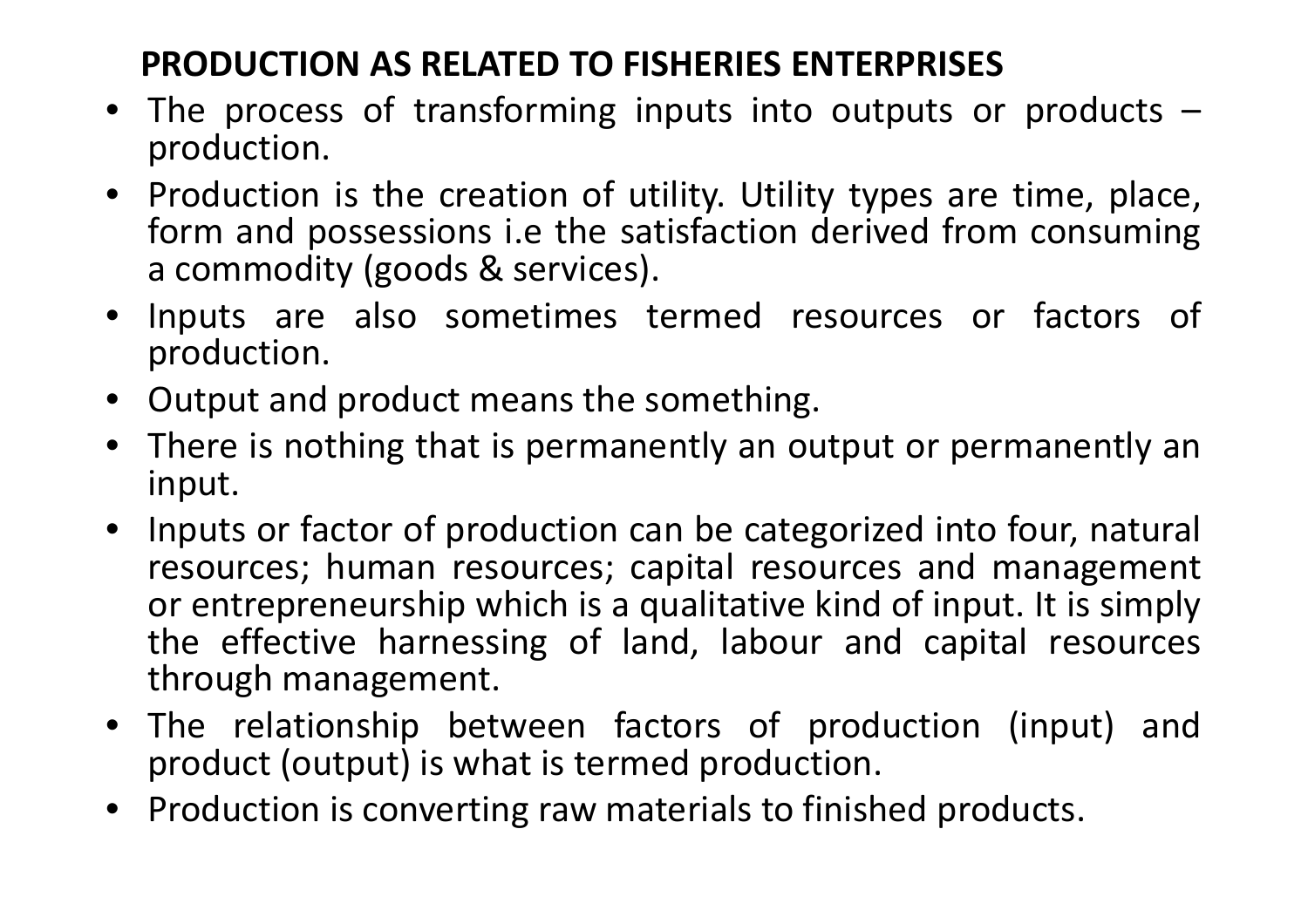# **FACTOR RENTS**

- **Rent** is <sup>a</sup> payment for natural gifts like land whose supply is fixed both in the short and long  $\bullet$ run.
- • In other words rent is seen as an economic surplus which is an earning of <sup>a</sup> factor of production in excess of the minimum amount necessary to keep in its present use.
- $\bullet$  It is the distribution paid to free holders for "allowing" production on the land they control or "the part of the produce that accrues to the owners of land (or other natural resources/capabilities) by virtue of ownership" and as "share of wealth" given to land owner because by have an exclusive right to the use of those natural capabilities.
- $\bullet$ It is the price of <sup>a</sup> factor whose supply is fixed/completely inelastic.
- $\bullet$  **Factor rent** is the same as factor of production which is an economic resource which goes into the production of goods and services.
- $\bullet$  Production is the process of transforming inputs into outputs. Inputs are also sometimes termed resources or factors of production. There is nothing that is permanently an output or permanently an input. What some body considers as his output could be another input andvice versa.
- $\bullet$  **Economic rent (ER)** is typically defined by economists as payment for goods and services beyond the amount needed to bring the required factors of production into <sup>a</sup> productionprocess and sustain supply. <sup>A</sup> recipient of economic rent is <sup>a</sup> **rentier.**
- $\bullet$  ER are "excess returns" above "normal levels" that take place in competitive markets (Tollison, 1992), more specifically, it is <sup>a</sup> return in excess of the resources owner's **opportunity cost**.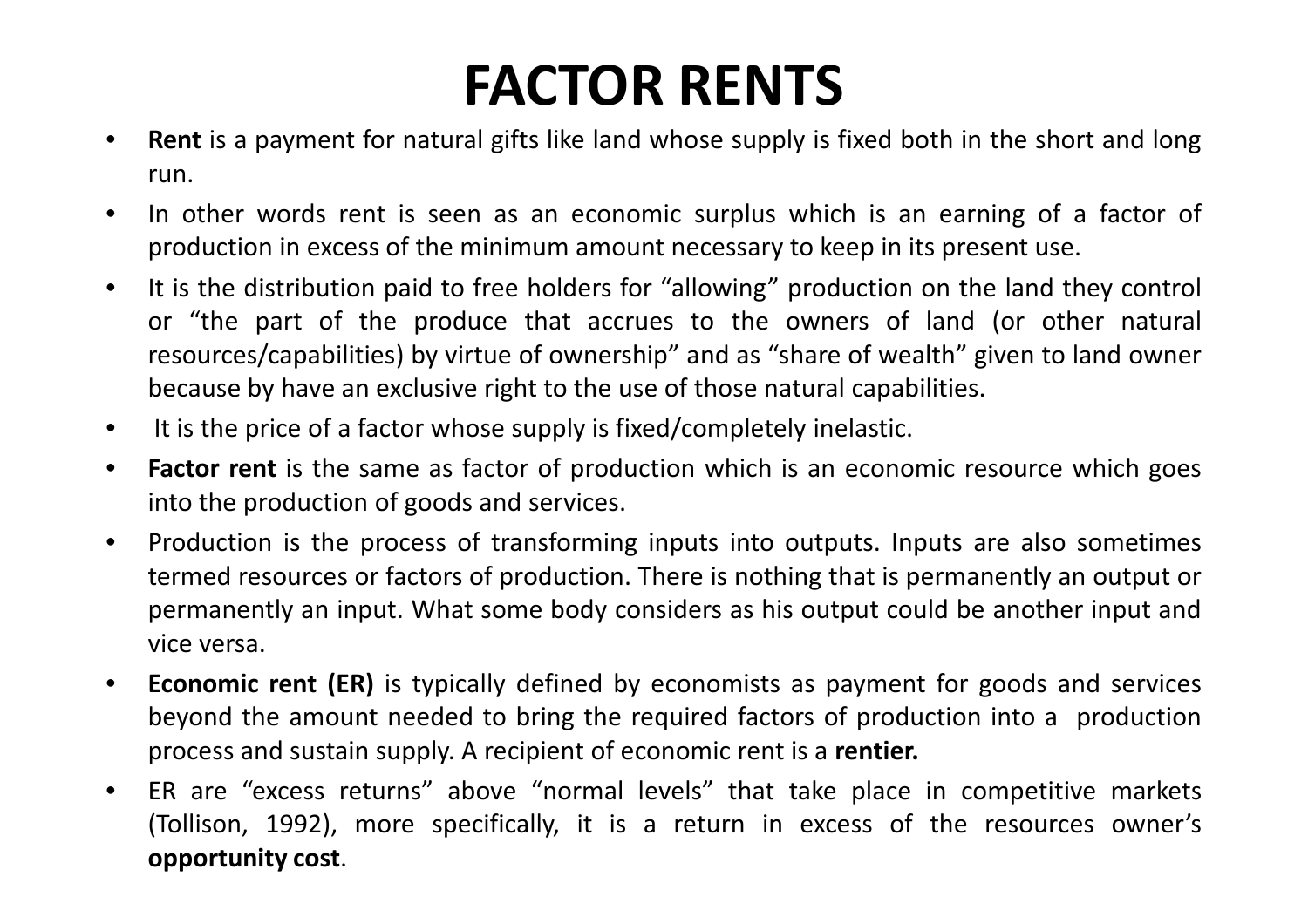- **Terminology relating to Rent**
- $\bullet$ **GROSS RENT:** GR refers to the rent paid to the services of land and the capital invested on it. It consists of economic rent, interest on capital invested for improvement of land and reward for the risk taken by the landlord in investing his capital.
- **SCARCITY RENT:** SR refers to the price paid for the use of the homogeneous land when its supply is limited in relation to demand. If all units of land and homogeneous but demandexceeds supply, the entire land will earn economic rent by virtue of its scarcity.
- $\bullet$ **DIFFORONTIAL RENT:** DR refers to that rent, which arises owning to differences in fertility of land. The surplus that arises due todifferent between t he marginal and intra-marginal and is the differential rent, it is accrued generally under extensive cultivationof land. The tern was first stated by David Richard.
- $\bullet$  **CONTACT RENT:** CR refers to the rent which is mutually agreed upon between the land owner and the user. It may be equal to the economic rent of the factor.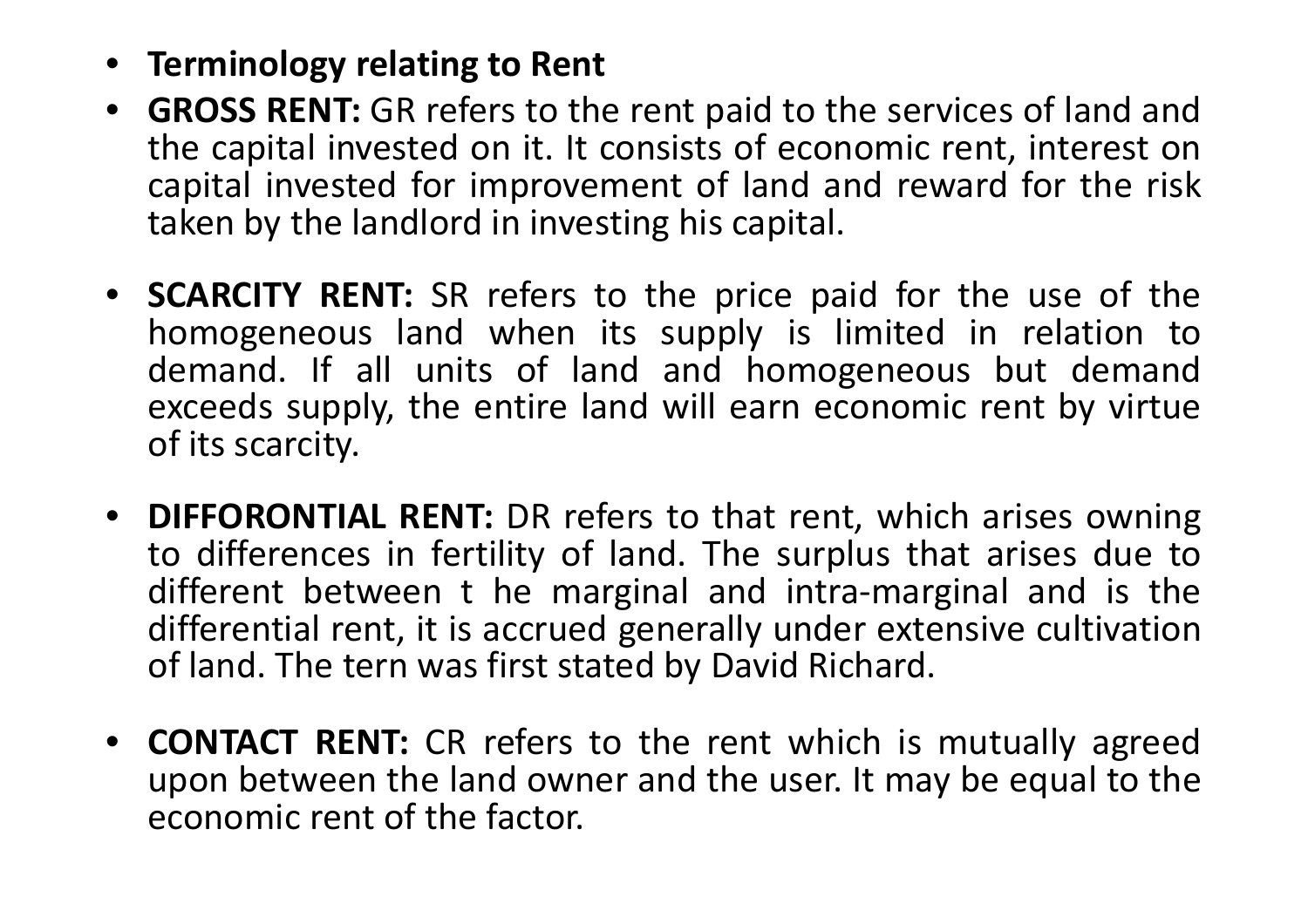## **Different types of factors of production**

- Natural resources Land, soil conditions, fish, water, climate and mineral resources.
- Human resources Labour
- Capital resources Capital
- Management or entrepreneurship

Since all the economic resources are relatively scarce and limited in supply. They all receive some types of income for their services.

### **The rewards of different types of factor rents**

- Land rents
- Labour - salaries or wages
- Capital Interest
- Entrepreneur ability (skills) Profits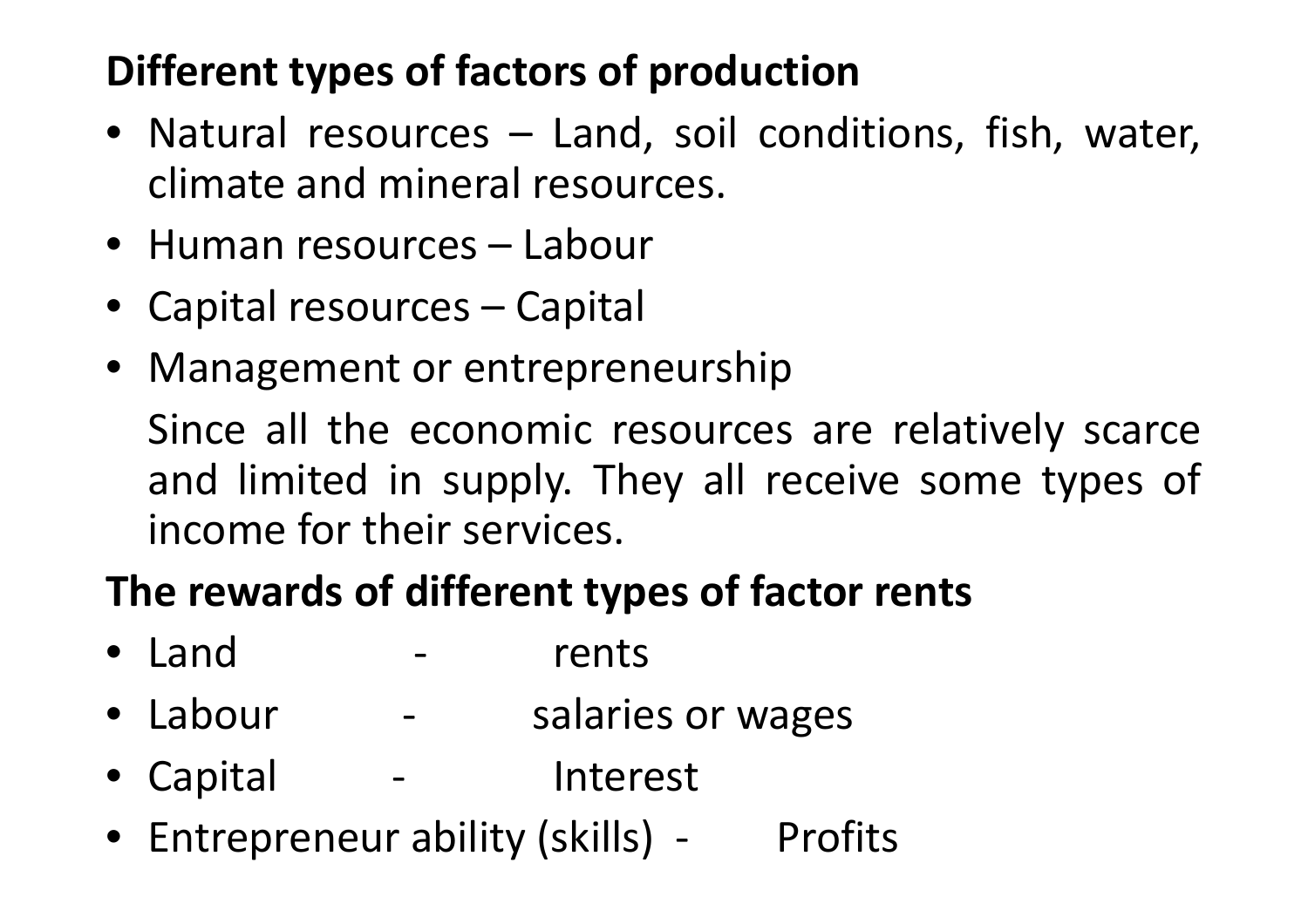#### **LAND**

- Land includes all materials and forces that are supplied by nature for use in the •production of goods and services.
- • In economic sense, land includes water, forests, fish, soil, climate, mineral resources etc.
- $\bullet$  Factors determine land yield; inherent fertility of the soil, the topography of the land and the climate especially rainfall
- $\bullet$ Land has economic, religious, cultural and tribal importance.
- $\bullet$ The supply of land is fixed and therefore cannot be replaced when exhausted.
- $\bullet$ It is <sup>a</sup> free gift of nature.
- $\bullet$ Land for agriculture is subject to the law of diminishing returns.
- $\bullet$ • The reward for land is rent and free gifts of nature
- $\bullet$ Land availability is subject to the provision of land use act in Nigeria.
- $\bullet$ Reward income from land is rent.
- •• Land is heterogeneous as no two parcels of land are the same in fertility on other characteristics.
- $\bullet$ Land is recognized as an inelastic factor of production.

#### **WATER**

- Rainfall  $\bullet$ Building of dams and irrigation schemes
- $\bullet$  $H<sub>2</sub>O$  is very vital for sustaining life
- $\bullet$ Medium of enzymatic activities
- $\bullet$ Used in hydrolyzing food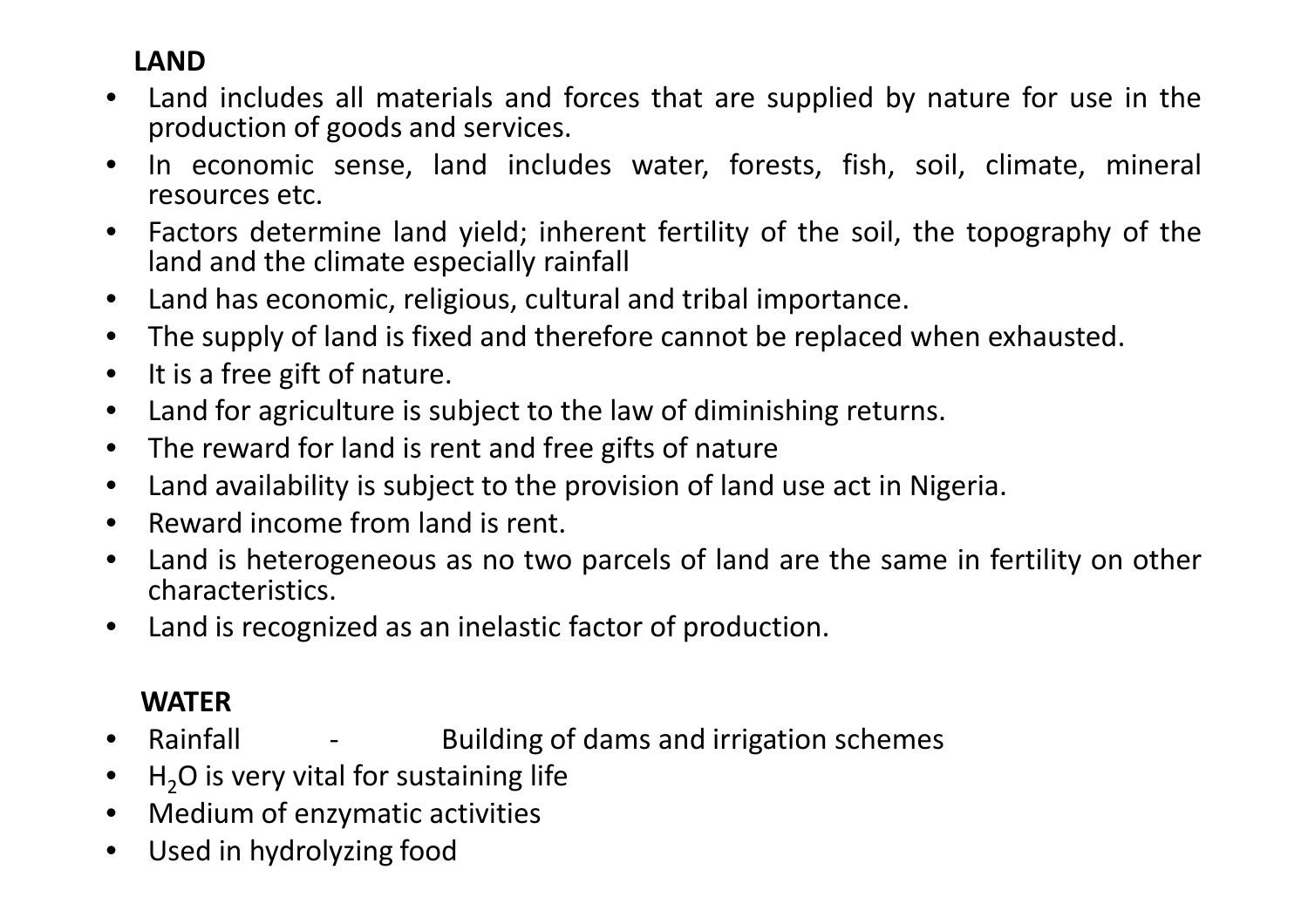#### **LABOUR**

- The effort of human being or work done.
- $\bullet$  Labour is combination with other factors of production is utilizedto produce outputs.
- •The number of man-day (labour units)
- $\bullet$ Three types of labour: Family, hired (paid) and exchange labour
- $\bullet$ Reward for labour is wages or salaries.
- $\bullet$ All forms of human efforts put into or utilized in production.
- $\bullet$  Man's mental and physical exertions generated in the process of production.

### **CAPITAL**

- Capital may be defined as man-made assets used in production. •
- $\bullet$  Man-made wealth or goods used to produce other goods andservices
- $\bullet$ The stock of previous invested in order to produce future wealth.
- •The reward for capital is Interest.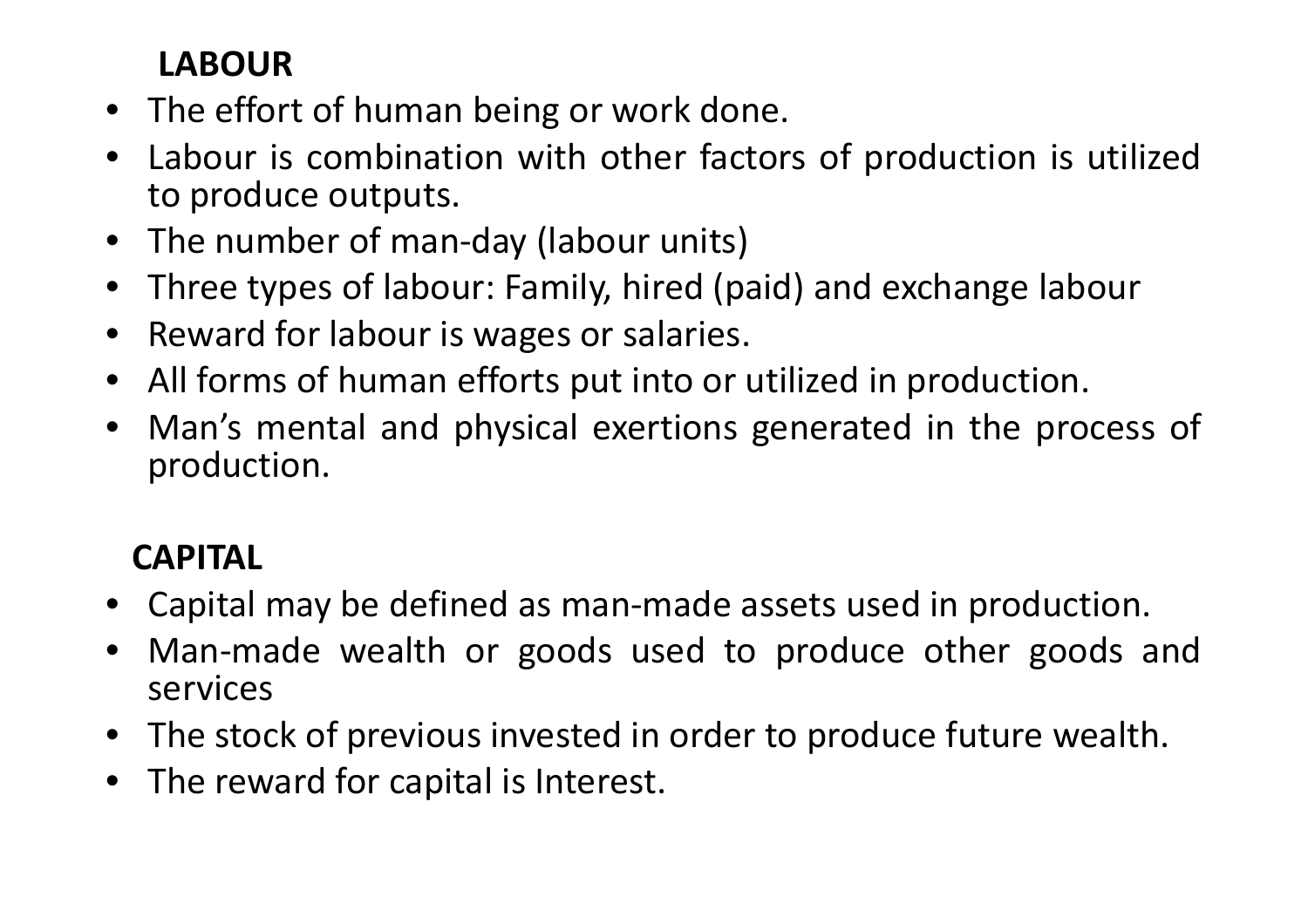### **ENTREPRENEUR**

- Co-ordinates and organizes other factors of production (Labour and Capital) in order to produce goods and services.
- Bear risk and takes major decisions of the business
- He risks his capital in setting up the business with the aim of obtaining maximum profit.
- Is the person who co-ordinates, controls and organizes the process of production in order tomake maximum output at minimum cost thereby<br>realing profits making profits.
- The reward for entrepreneur skills is profit.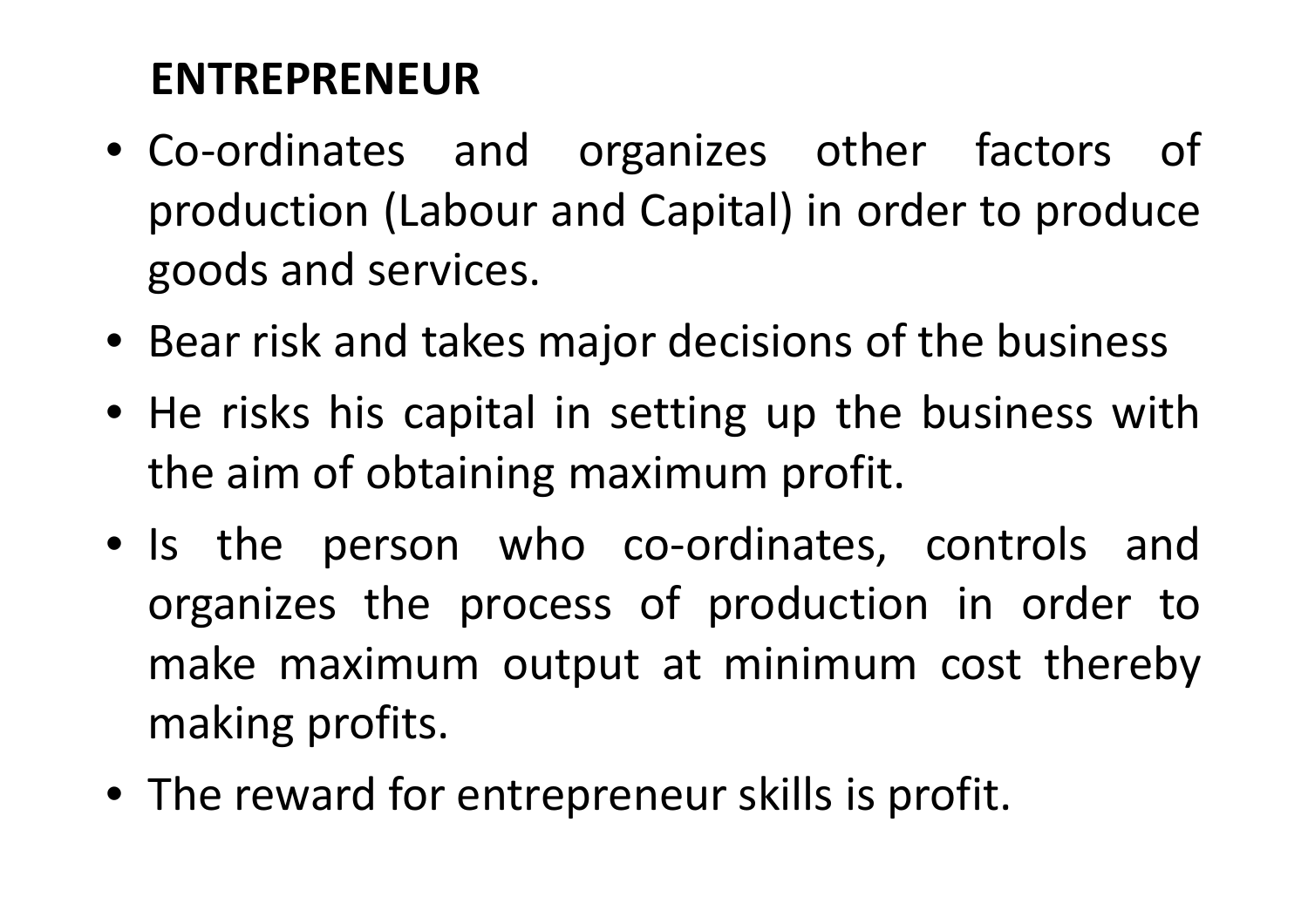# **THE LAW OF DIMINISHING MARGINAL RETURN IN FISH BUSINESS**

- The law of diminishing returns state that s successive units of a<br>variable factor (e.g. labor or capital) is applied to a given fixed variable factor (e.g. labor or capital) is applied to a given fixed factor (e.g. land), output will be at  $1<sup>st</sup>$  gut it will get to a point at which the addition of one more unit of <sup>a</sup> variable factor will unit inless additional units of outputs = The law of variable production.<br>The law state is the control of the control of the state of the control of the control of the control of the co
- The law of diminishing marginal returns states that if the quantity<br>of one variable factor is increased by equal amounts while the of one variable factor is increased by equal amounts while the quantity of other factors are kept constant, the corresponding increment to total products (output) will start to decrease after <sup>a</sup> certain point ( the point of inflexion) and will continue to decrease from that point.<br>As mare and m
- As more and more of a variable factor of production (labour) is added upon <sup>a</sup> fixed factor of production (land), the output tends toincrease up to a point above which such successive unit of the variable factor makes smaller and smaller addition to the total output and finally total output may even decrease.
- This infer that if <sup>a</sup> change in input is less than <sup>a</sup> proportionate in outputs, the marginal returns on the product diminish marginal returns are the most often observed in production for most inputs especially at normal production levels.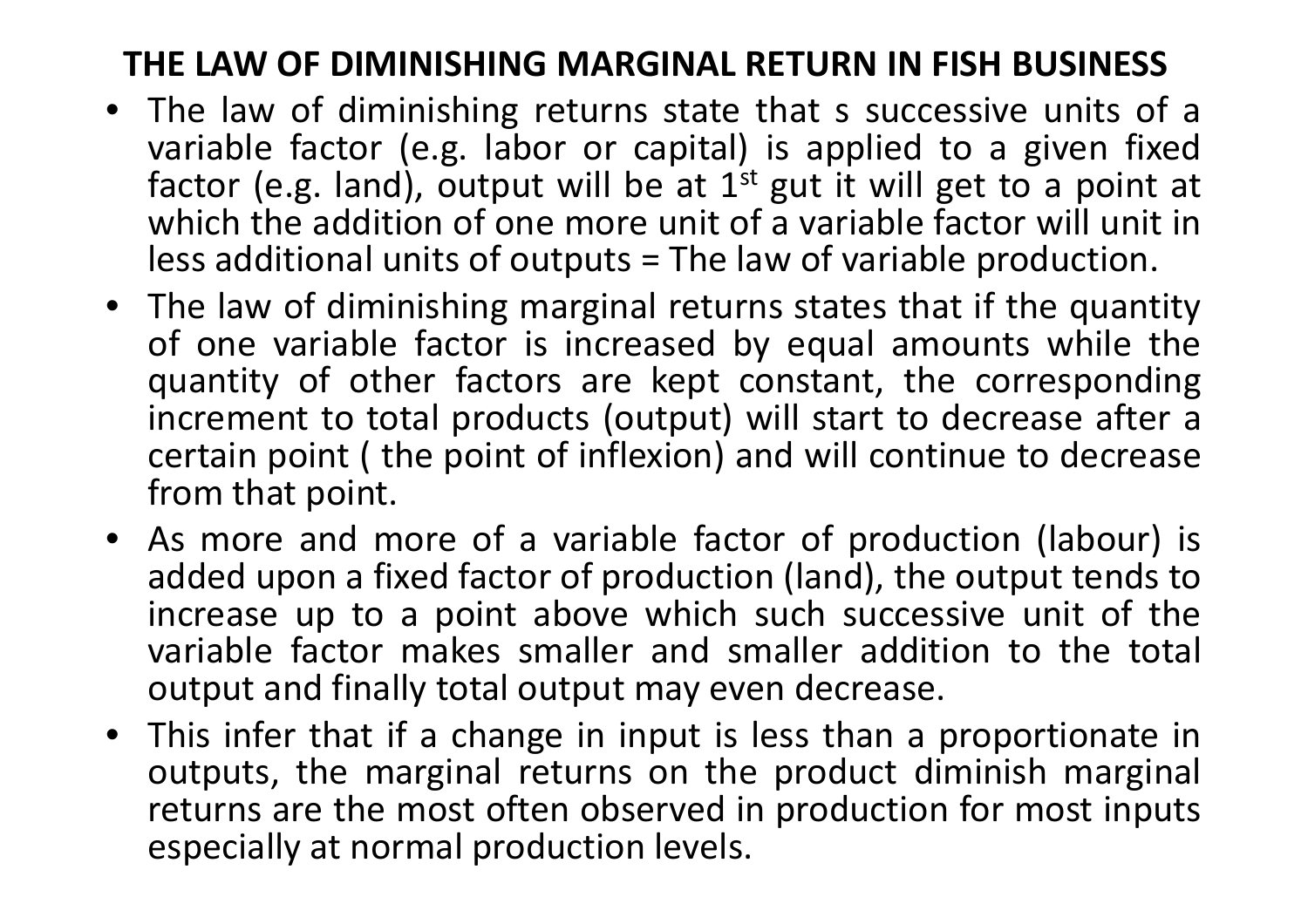### **Relevance**

- Enable manager to know wages and salaries to be paid to employee.
- It determines the best proportion to combine the various factor of production.
- Enable the manager to know when to stop adding<br>inpute of the veriable factor fixed factor inputs of the variable factor fixed factor.
- It determines the actual cost of inputs to be used for optimum returns.

# **Important of Law of Diminishing returns**

- Proper combination of factor of production.
- Changes in scale of production.
- Ensures efficiency.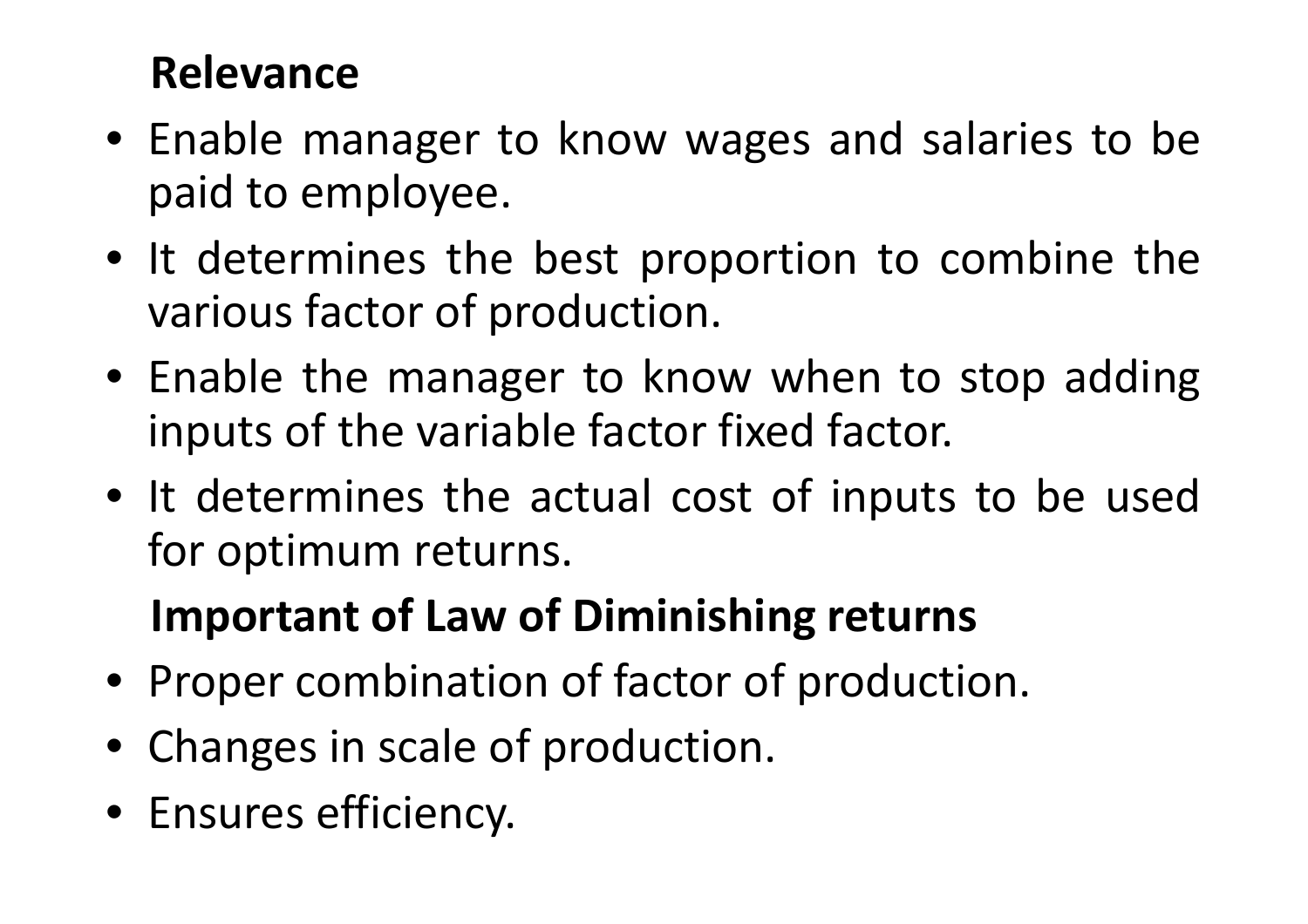### **COST FUNCTIONS**

- • Cost refers to the value of the inputs used in production or is the expenses incurred in producing <sup>a</sup> particular amount of the product in <sup>a</sup> particular time period.
- Profit <sup>=</sup> revenue cost
- $\bullet$  Cost functions help the producer to determine the most profitable level of production (i.e. the output which gives the maximum profit) as well as the<br>level of output at which production must cease level of output at which production must cease.
- $\bullet$ • Costs of production accounting costs i.e. cost of materials used in the production process (such as labour, costs, fertilizers costs, feed costs, depreciation costs, maintenance and repair costs, selling and administrative costs, taxes and interest payments on borrowed funs etc)
- $\bullet$  Costs of production in economics mean alternative cost of opportunity cost forgone return (economic cost) <sup>+</sup> accounting cost.
- $\bullet$ Cost functions are derived from production functions.<br>• Where O – 5(x), 5(Dx X)
- Where  $Q = F(x) F(Px)$
- $\bullet$ Where  $Q = Output$ ,  $X = Input$ ,  $Px = Price$  of the input,  $X = Output$  is a function of cost of the variable input.
- $\bullet$ Quantity of Output (Q)
- $\bullet$ Quantity of variable Input (X)
- •Cost function is  $Q = F (Px X)$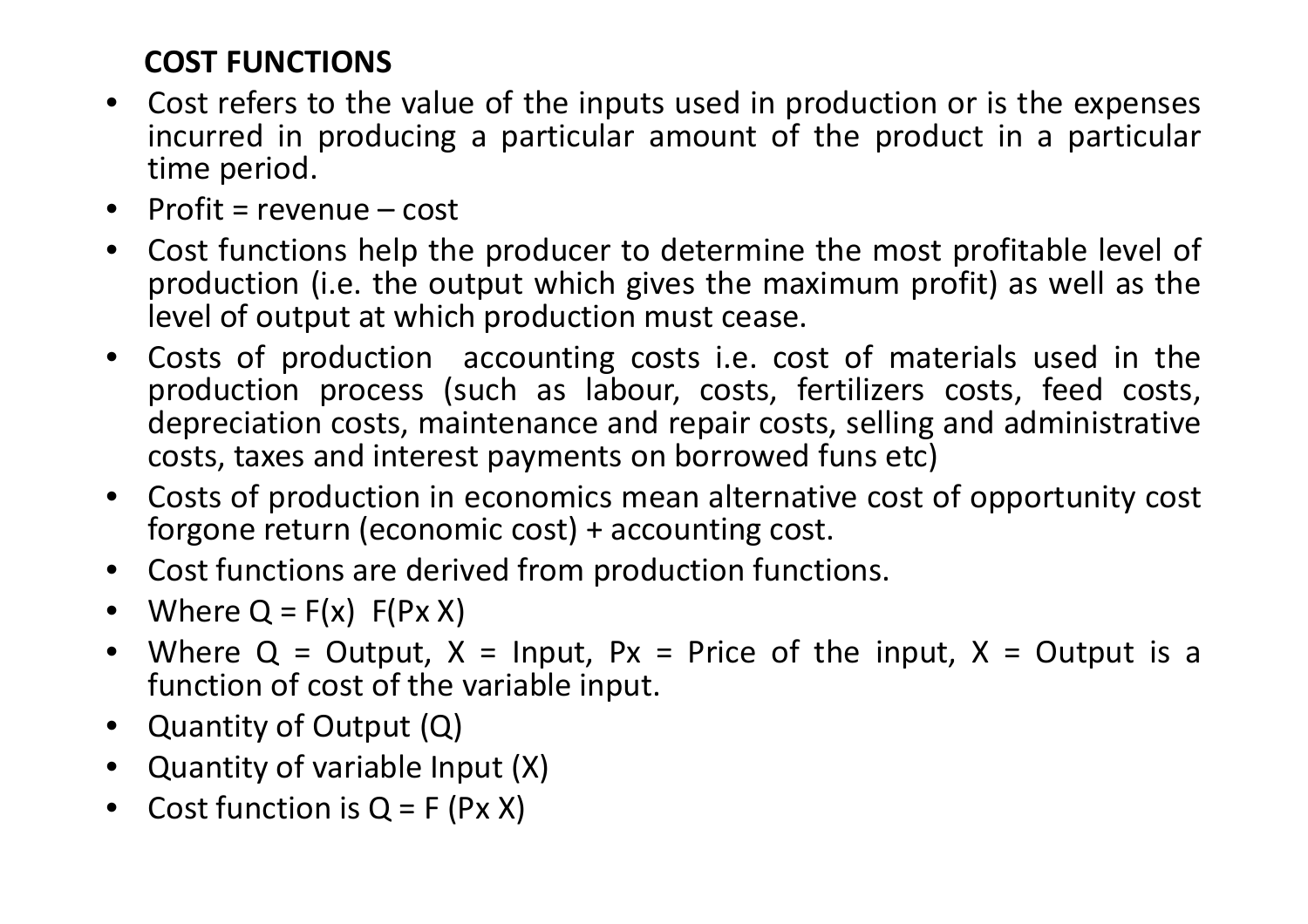•**Average Cost (AC):** AC is the total per unit of output

```
•AC = Total cost/Total Product = TC/Q
```

```
•AC = ATC + AVC
```
•

•

- •**Marginal Cost (MC):** MC is the addition to total cost due to the production of an additional unit of total product.
- • $MC =$ Change in Total cost/Change in Total Product =  $\triangle$ TC/ $\triangle$ Q
- •

```
•Since TC = VC + FC
```
- • $ATC = AVC + AFC$
- Or TC/ $Q = VC/Q + FC/Q$ •
- •
- • $AVC = VC/Q$   $Px = YQ = Px = Px/AP$
- • $Q/X$
- AVC = 1/AP i.e. AP increases as AVC decreases. •
- • AP increases at the region of increasing returns which implies that AVC increases returns. Also, AP increases at the region of increasing returns, implying that AVC increases at the region of increasing returns.
- •Marginal Cost (MC): ∆TC/ ∆Q = ∆FC/ ∆Q + ∆VC/ ∆Q
- •But ∆FC is zero,
- •∆Q

```

Therefore, MC = ∆VC / ∆Q = Px ∆X / ∆Q = Px / ∆Q/ ∆X = Px/MP•
```
- •
- •
- •MC = 1/MP "at a constant price of input"
- •i.e. MC increases as MP increases
- Fig. Relationship between AC & MC curves to TP, AP and MP curves. •
- • AFC curves fall continuously though at a increasing rate as output increases. The per unit fixed costs of a fisheries enterprises e.g. increases as many more fishes are reared in the same fish pond. Secondly, AVC and ATC curves continue to increase as long as the MC curve is below them. Also, AVC and ATC continue to increase when MC is greater than them. MC is not related to AFC in any way.

•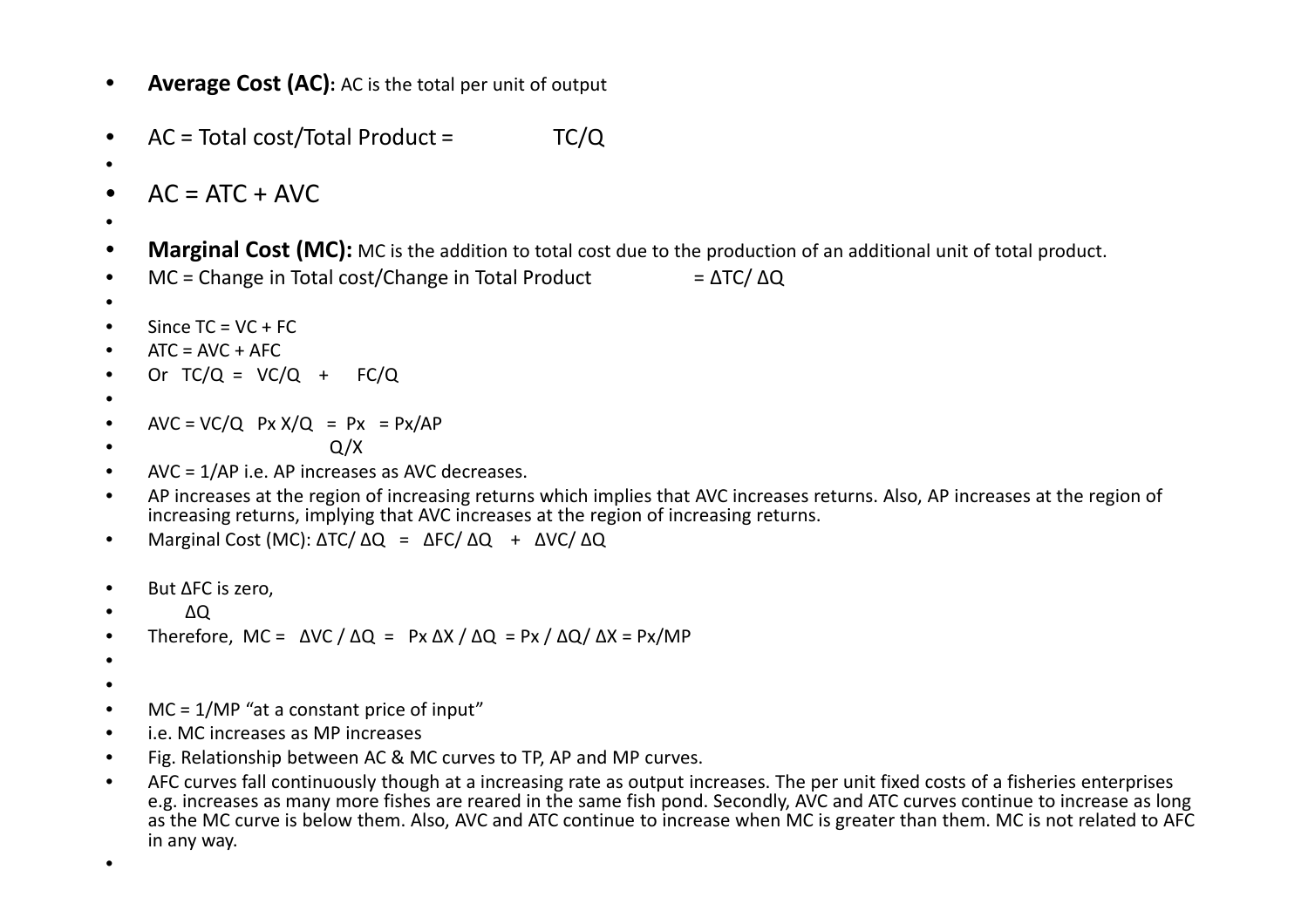- •Average variable cost  $(AVC) = Total variable cost = TVC/CP$ •**Output**
- ii. The Average Total Cost  $(ATC) =$  Total cost = TC •• Constitution of the Couplet Constitution of the Couplet Couplet Couplet Couplet Couplet Couplet Couplet Couplet Couplet Couplet Couplet Couplet Couplet Couplet Couplet Couplet Couplet Couplet Couplet Couplet Couplet Coup
- •
- •or  $ATC = AFC \times AVC$
- iii.The Marginal Cost (MC) = Change in Total cost =  $\Delta TC$ Change in output =  $\Delta Q$

Discuss the total cost (TC) with a diagrammatical presentation

 $\bullet$  $TC = FC + VC$  or  $TC = ATC \times Q$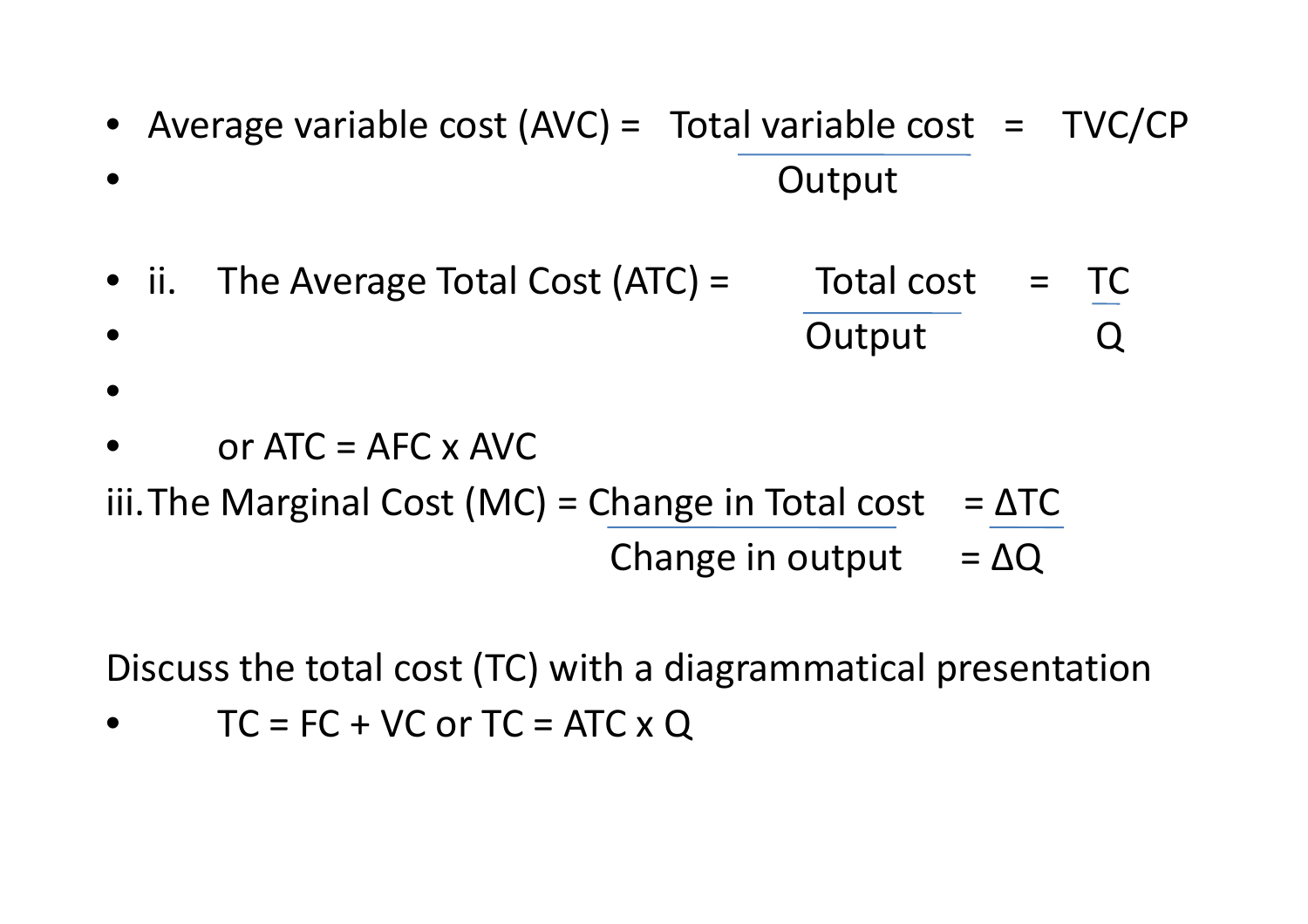### **Average Product (AP)**

- • The average product (AP) of an input is the ratio of total product (TP) to the quantity of input used in producing that amount of output. It is the amount of product obtained per unit of input at <sup>a</sup> particular level of productionor level of input use.
- •Thus,
- •**AP <sup>=</sup> TP/X <sup>=</sup> Q/X**
- •AP can however never be negative because negative amount of produce can never be produced.

#### **Marginal Product (MP)**

- $\bullet$ MP is the additional to total product due to the condition of one unit of <sup>a</sup> variable input.
- • $\mathbf{M} = \mathbf{\Delta} \mathbf{Q} / \mathbf{\Delta} \mathbf{X}$  **or dq/dX**
- $\bullet$  $\bullet$  MP is the rate of change in total product as the quantity of input increases.
- $\bullet$ It is the first derivative of the total product functions
- •MP is positive when the TP is increasing
- •MP is zero when the TP is constant
- •MP is negative when the TP is decreases
- $\bullet$ If TP is increasing at any increasing rate (i.e. in the region of increasing marginal returns, MP will be increasing).
- • If TP is increasing is increasing at <sup>a</sup> increasing rate (i.e. in the region of diminishing returns), MP will be increasing (but will be positive).
- $\bullet$  The MP function therefore rises up to <sup>a</sup> maximum ( at the point inflexion) and then decreases to zero when TPis maximum, MP finally becomes negative when TP increases.
- • When AP is increasing, MP is greater than AP because for AP to increase as inputs are added, the addition tothe product from each additional input (MP) must be greater than the AP from the preceding input.
- $\bullet$ When AP is increasing, MP is less than AP.
- $\bullet$ If AP does not change when additional inputs are used, AP and MP are equal (MP <sup>=</sup> AP) when AP is maximum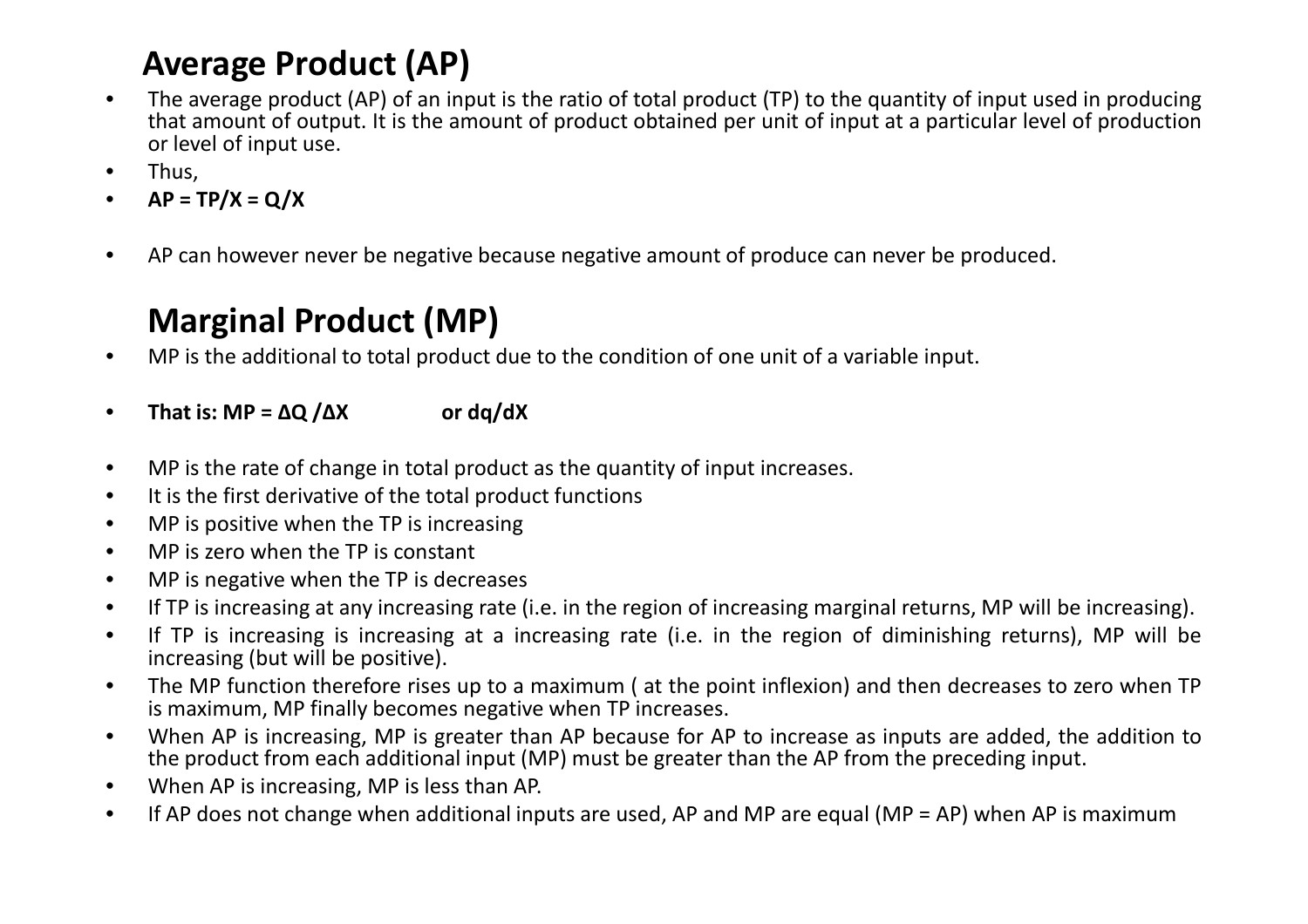- **Operative Association** is a voluntarily organization of rsons with a common interest formed and operated along mocratic principles for the purpose of supplying services at sts to its members who contribute both capital and siness.
- The **salient points** to examine in the definition are:
- ooperative is a form of organization".<br>'harein nexeans uslunterily associate
- /herein persons voluntarily associate together". This is the e-will not compulsion.
- s human beings" could be puzzling.
	- )n the basis of equality" connotes democracy.  $\,$
- $\,$  or the promotion of the economic interests of themselves $''$
- e membership common interest as user of commodities
- operators are the contributors of capital and business and tly perform services at cost with under payment of over-<br>arge arge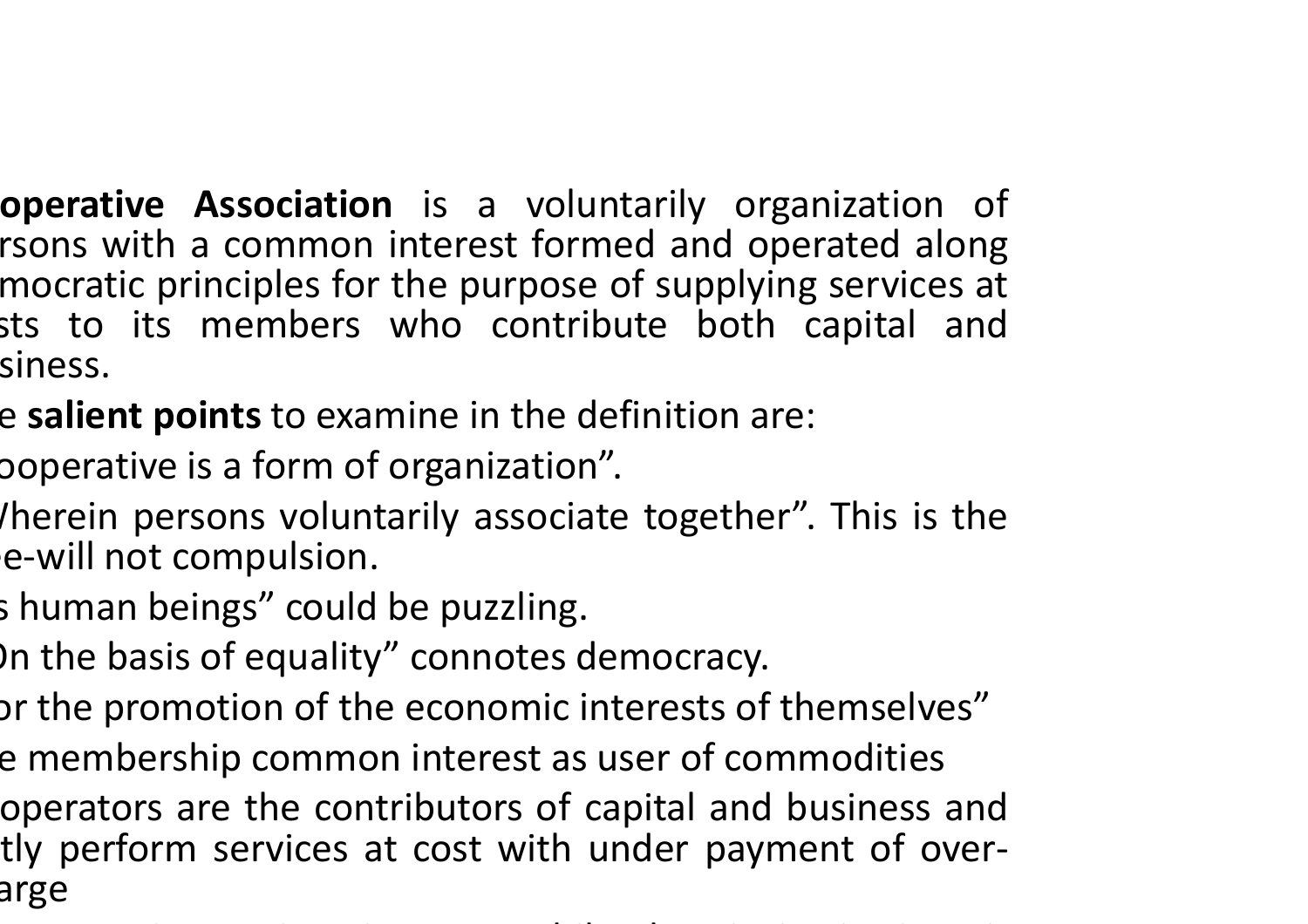# **Principles of Fisheries Cooperative Societies are:**

- emocratic control
- oen and voluntary membership
- nited return on capital
- aring savings in proportion to share contributions
- $\rho$ litical, race and religious neutrality
- $\mathsf{sh}$  trading
- omotion of education
- couragement of the production (and supply) of ire and unadulterated goods.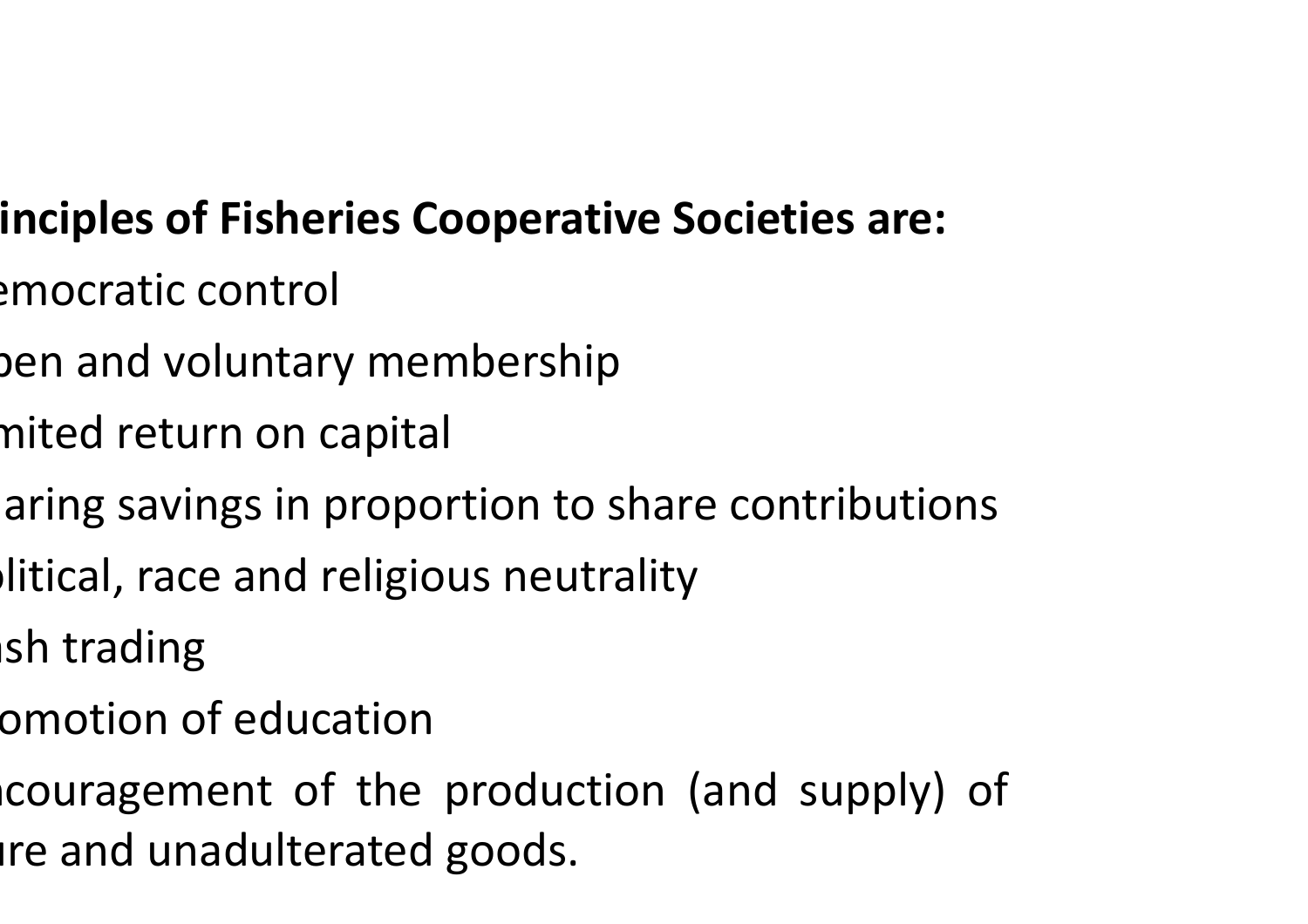### **OBJECTIVES OF COOPERATIVESSOCIETIES**

- Exploitative tendencies of middlemen in marketing: Cooperative pduces marketing societies and perform marketing functions<br>th to assist their members and to eliminate the unnecessary th to assist their members and to eliminate the unnecessary  $\delta$  profits of middlemen in trade and commerce.
- prision of goods and services at cost leading to increased ome.
- quisition of production and consumption loans and mobilization funds. E.g. Thrift and Credit Cooperative Societies mobilize ids for productive use by their members at low interest rates.<br>ان
- ey promote mutual understanding and education among their  $\bm{\epsilon}$ mbers and in the long run, among people in general.
- e advantage of economics of scale in production, processing d marketing of agricultural produce.
- ey aim to protect the rights of people both as producers and<br>nsumers sumers.
- ey seek to prevent the exploitation of the weaker members of e society.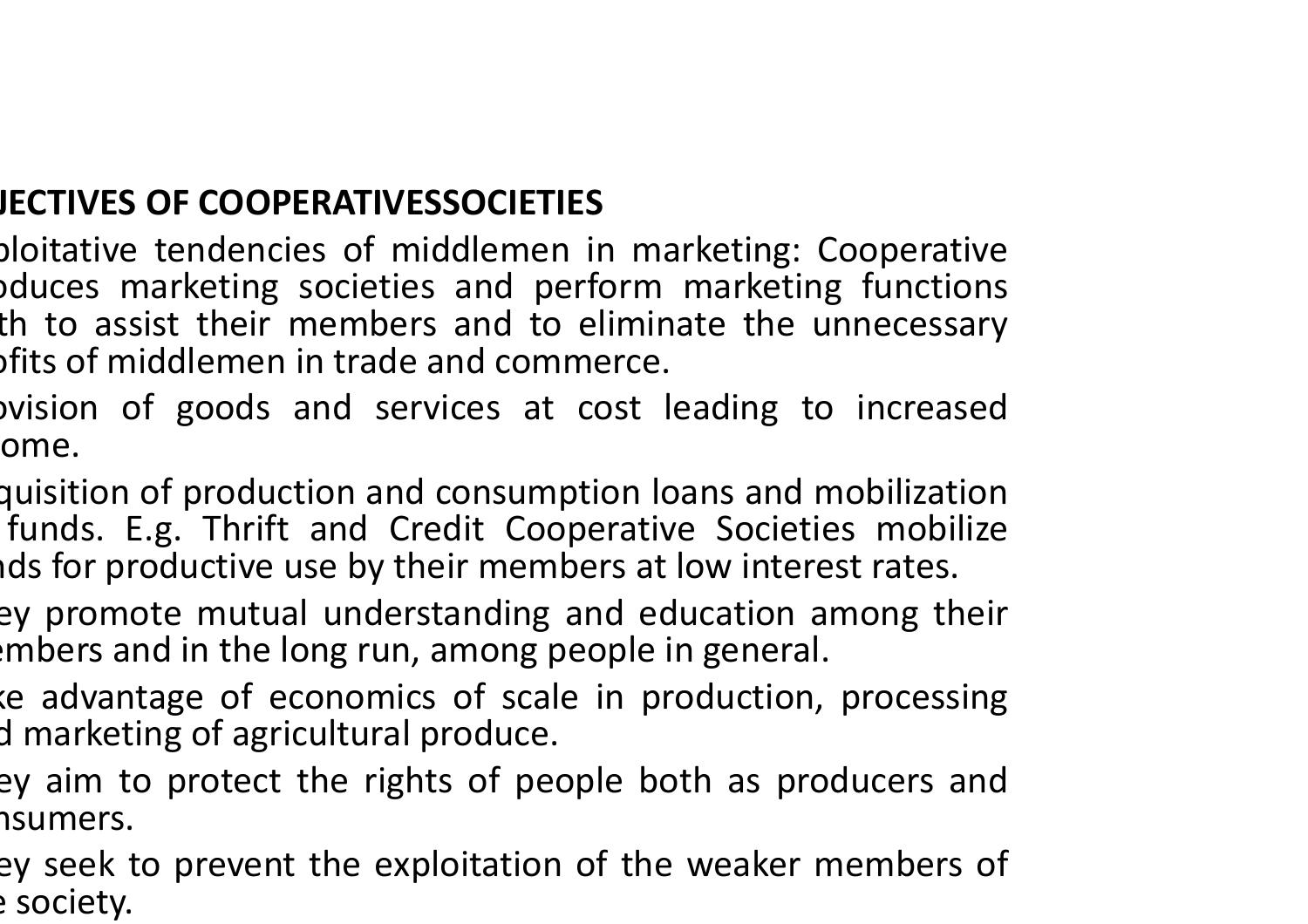## **CHARACTERISTICS OF CO-OPERATIVES SOCIETIES**

- co-operative society is an association of people whoned together to perform certain functions they could<br>they hoon able to perform individually t have been able to perform individually<br>interchange in the contract of
	- strives at improving the standard of living of the embers
	- is <sup>a</sup> self-help association formed to provide solutionthe common problems of its members
	- permits group actions amongst the members
- e association attempts to provide some services that e desirable and important to the life of its members
- though it undertakes profitable ventures, its main al is the provision of services rather than a profit makingmotive. The contract of the contract of the contract of the contract of the contract of the contract of the contract of the contract of the contract of the contract of the contract of the contract of the contract of the co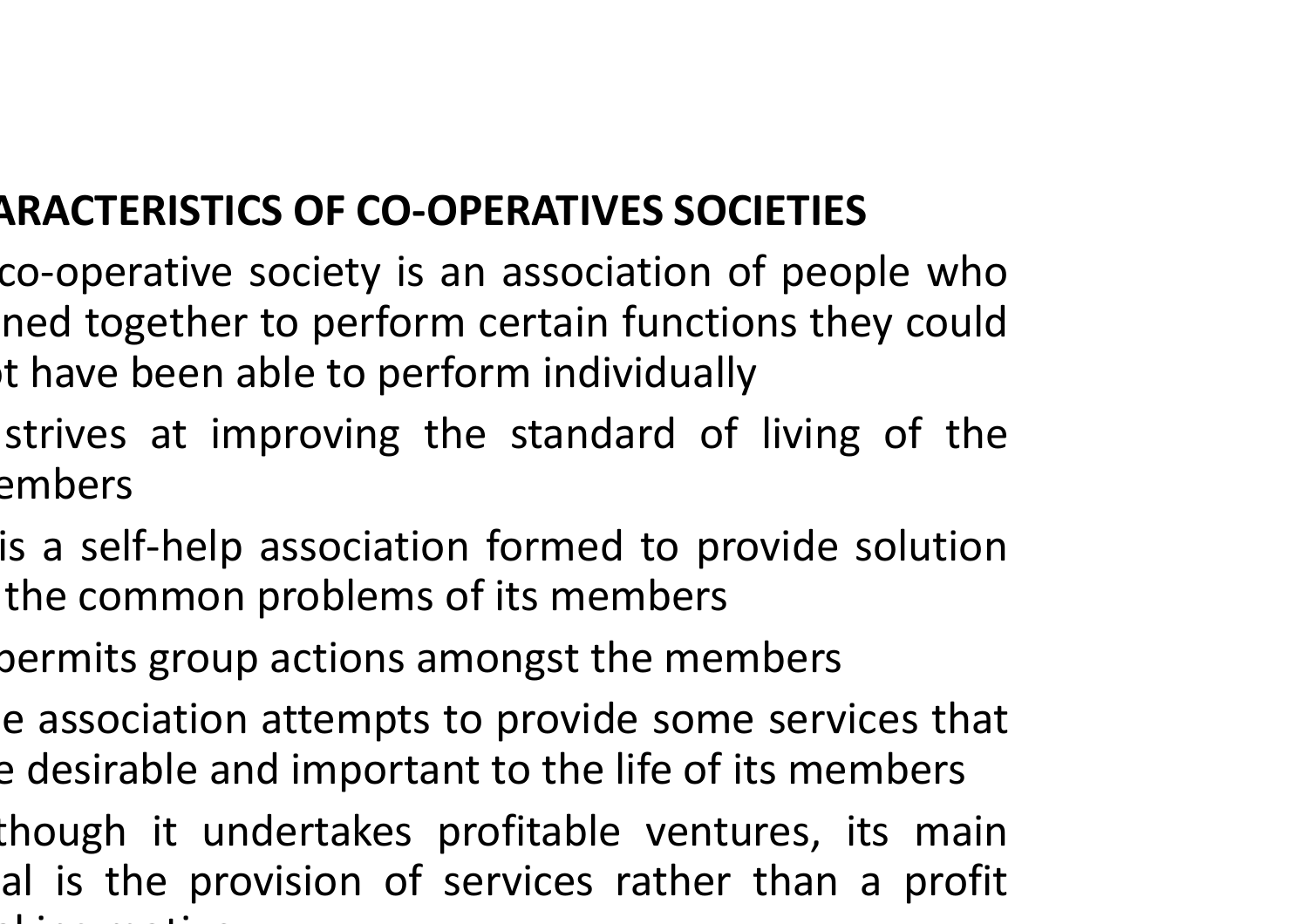# **TYPES OF COOPERATIVE SOCIETIES IN NIGERIA**

- ricultural Produce Cooperative societies
- sh Marketing Cooperative Societies
- noperative Consumers' Societies
- **operative Thrift and Loans Societies**
- noperative Thrift and Credit Societies
- noperative Craftsmen's Societies
	- ulti-purpose Cooperatives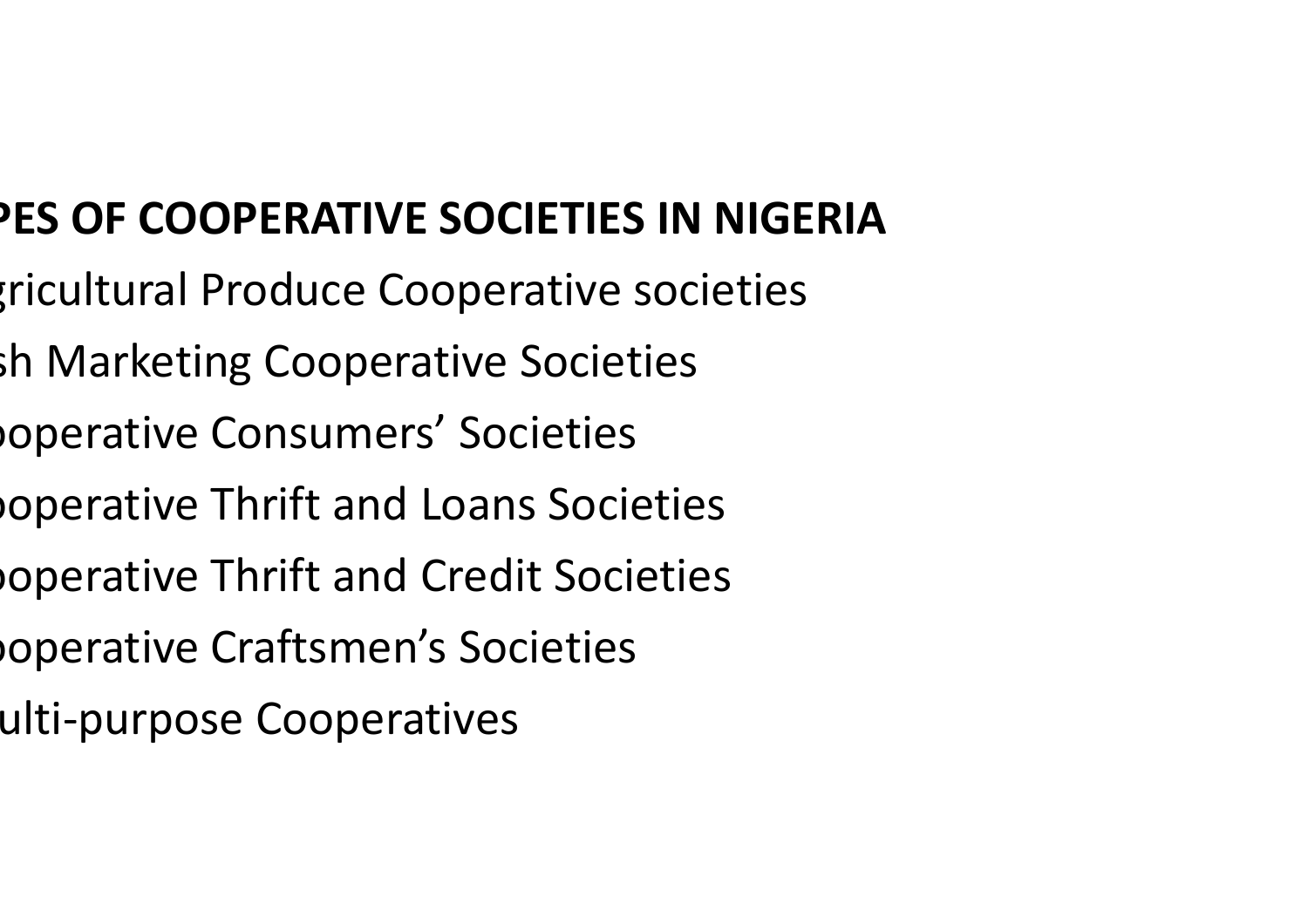#### **MERITS OF FISHERIES COOPERATIVE SOCIETIES**

- tection from the constant fluctuation in price
- ing commodities to customers at lower prices due to the elimination of ldlemen
- nocratically managed
- ation of employment opportunities
- oility of trade, since members are customers
- ling of members resources (e.g. capital) for mutual benefit such as<br>shlishmeartef business entermises ablishment of business enterprises.
- nmunity development.
- uisition of modern technologies/tools and technical-know-how
- cation training of members and families
- ective solution to members problem

#### **DEMERITS**

- nagement of the societies fells on only the elected members or small group who e little experience in organizing and running fisheries business i.e. leadership management skills inadequacy.
- the profits accrue to the society and not to those who manage, there is lack of sonal commitment and incentive which may lead to slackness and inefficiency.  $\,$
- $\mathsf{P}$ r management
- dequate educational background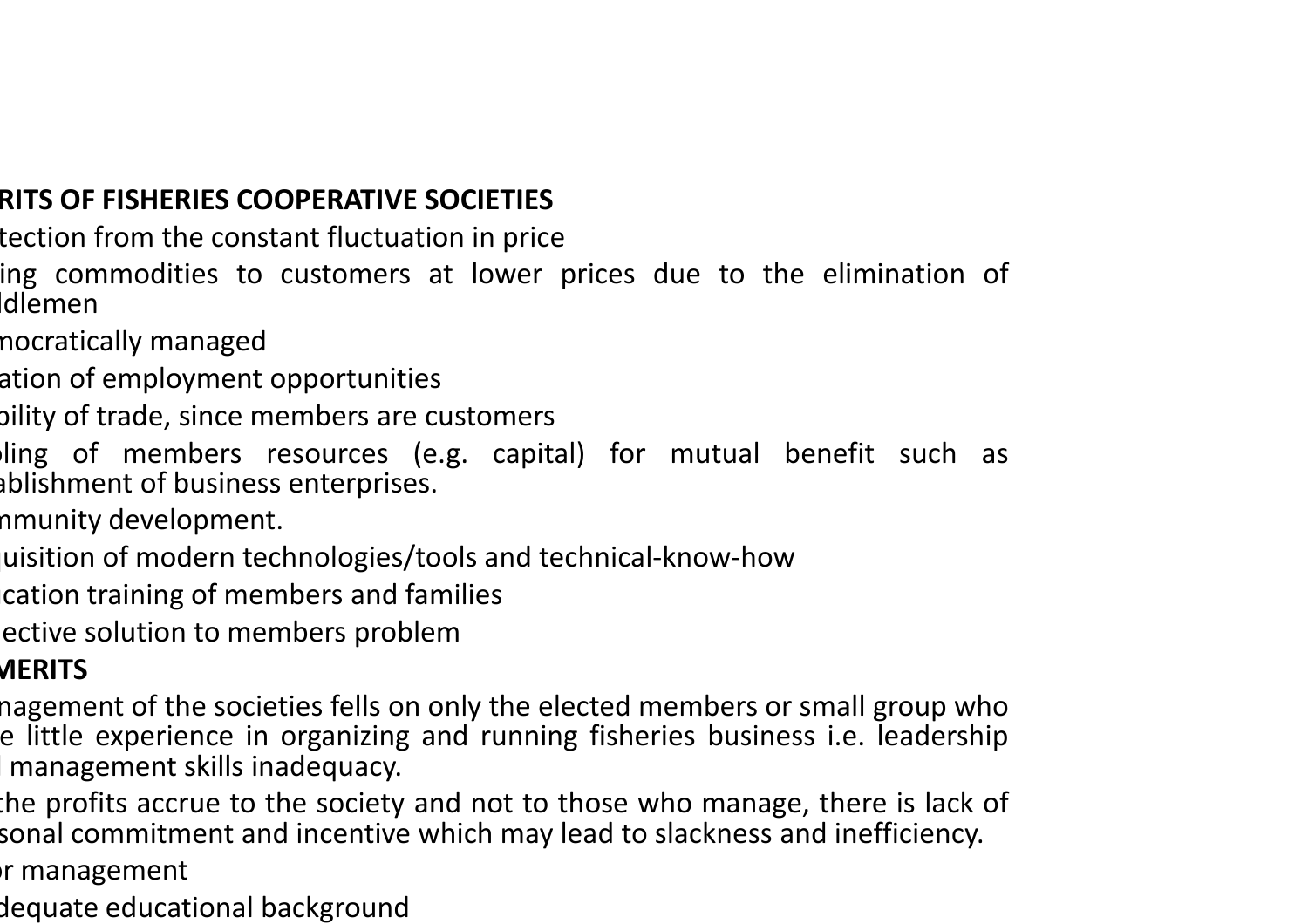### **PROBLEMS OF AGRICULTURAL COOPERATIVE DEVELOPMENT IN NIGERIA**

k of capital

level of Education of Members

Lackof good leadership and management

Lack of well-informed guidance: Government guidance of cooperatives is at time very ting. Government policy, well-defined administrative structure should be in circulation ely for cooperative organizations.

Lack of Patronage: The education standard of members should be properly looked into, toance adequate involvement of members

k of storage facilities and marketing outlets

n competition and monopoly in retail trade making consumer cooperation almost racticable as well as poverty and disloyalty

#### **HIEVEMENTS**

nomic Improvement

ness Education and Enlightens

nmunity Developmen<mark>t</mark>

between the people and the Government

nocratic control: Training in democratic procedures and principle are given which is ful in all sphere of life

ncy for International Understanding

uisition of Assets

Cooperative Bargaining Power: Accumulation of assets/ output to enhance sale at cost.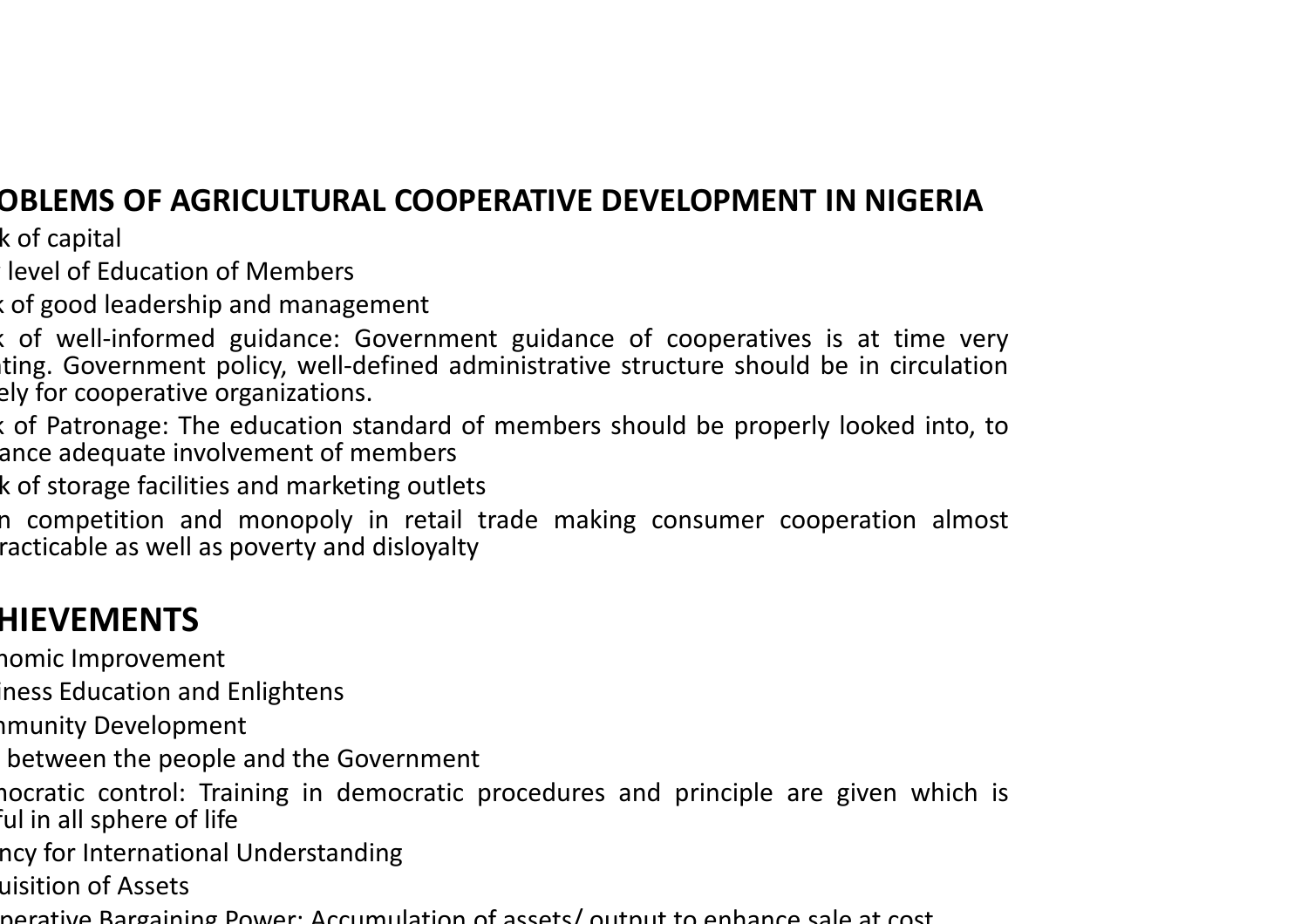### **Importance of fisheries cooperative society in your country**

- mination of exploitative tendencies of middlemen in arketing
- pvision of goods and services at cost leading to increased  $\mathop{\rm cone}$  generation.
- quisition of product and consumption loans and pbilization of funds.
- pmotion of mutual understanding and education among  $\operatorname{\sf eir}$  members and in the long run among people in general.
- ke advantage of economics of scale of production, pcessing and marketing of fisheries produce.
- ptection of the right of people (producers and consumers).
- event the exploitation of the weaker member of the ciety.
- apking the poverty cycle of the farmers.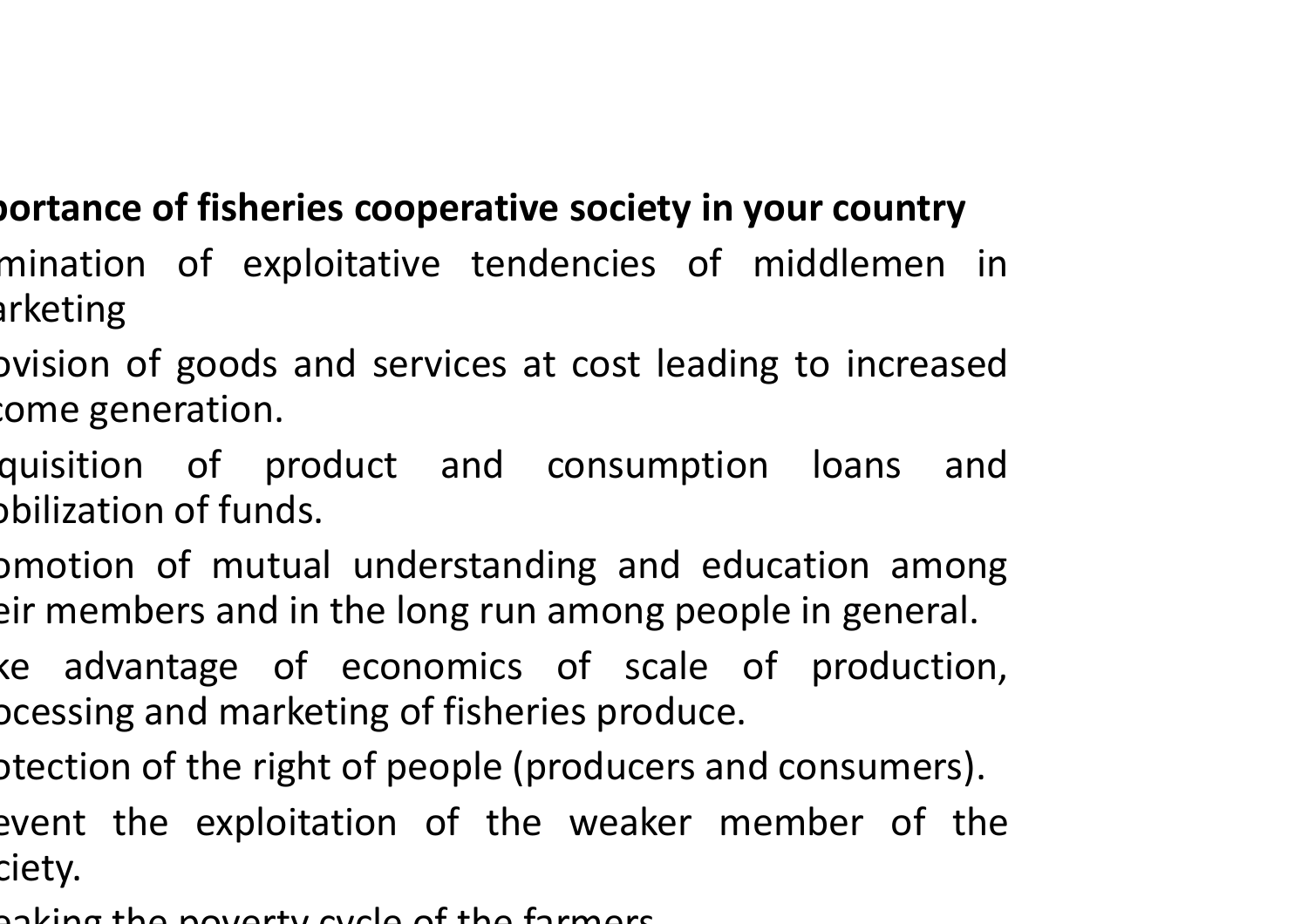# **ontributions of fisheries cooperative societies tothe national economy of Nigeria**

- onomic improvement (Revenue/income)
- isiness education and enlighten of their members
- $\bm{\mathsf{p}}$ mmunity development
- $n$ k between the people and the government
- $\mathbf g$ ency for international understanding affiliation.
- emocratic control
- eation of strong and effective marketing channel
- ${\rm c}$ cumulation of assets
- Source of money for fisheries business.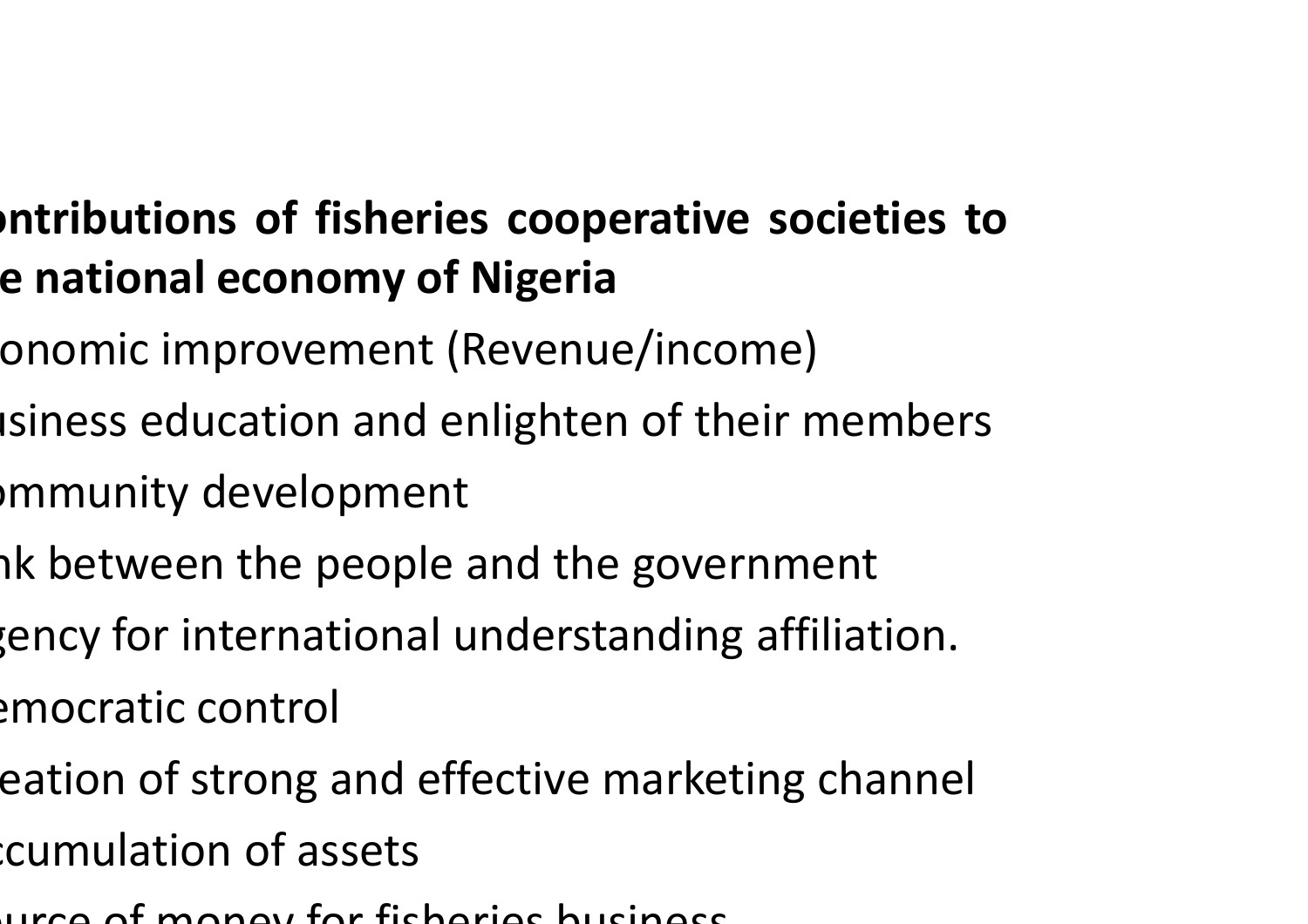#### **THE VARIOUS WAYS OF FINANCING A NAMED FISHERIES COOPERATIVE IN NIGERIA**

- **ned capital** (i.e. from which the cooperative complex) i.e. internal source.
- re capital C equity or risk capital and reserves  $-$  undistributed surplus.
	- ained annual surplus
	- hission/entrance fees
	- ollected or lapsed share capital
	- ollected or lapsed dividends patronage refunds
	- alties
	- nts and gifts
	- cial earnings from assumption of member liabilities to private outside lenders.
	- nipulation of valuation
	- **Borrowed capital – External source**
	- ns and grants from governments
	- rdrafts
	- dits from financial institution (commercial, merchant, community, mortgage, dent etc)
	- rowed capital from other cooperative institution
	- le credits
	- er external sources include: money lenders, non-bank public institution and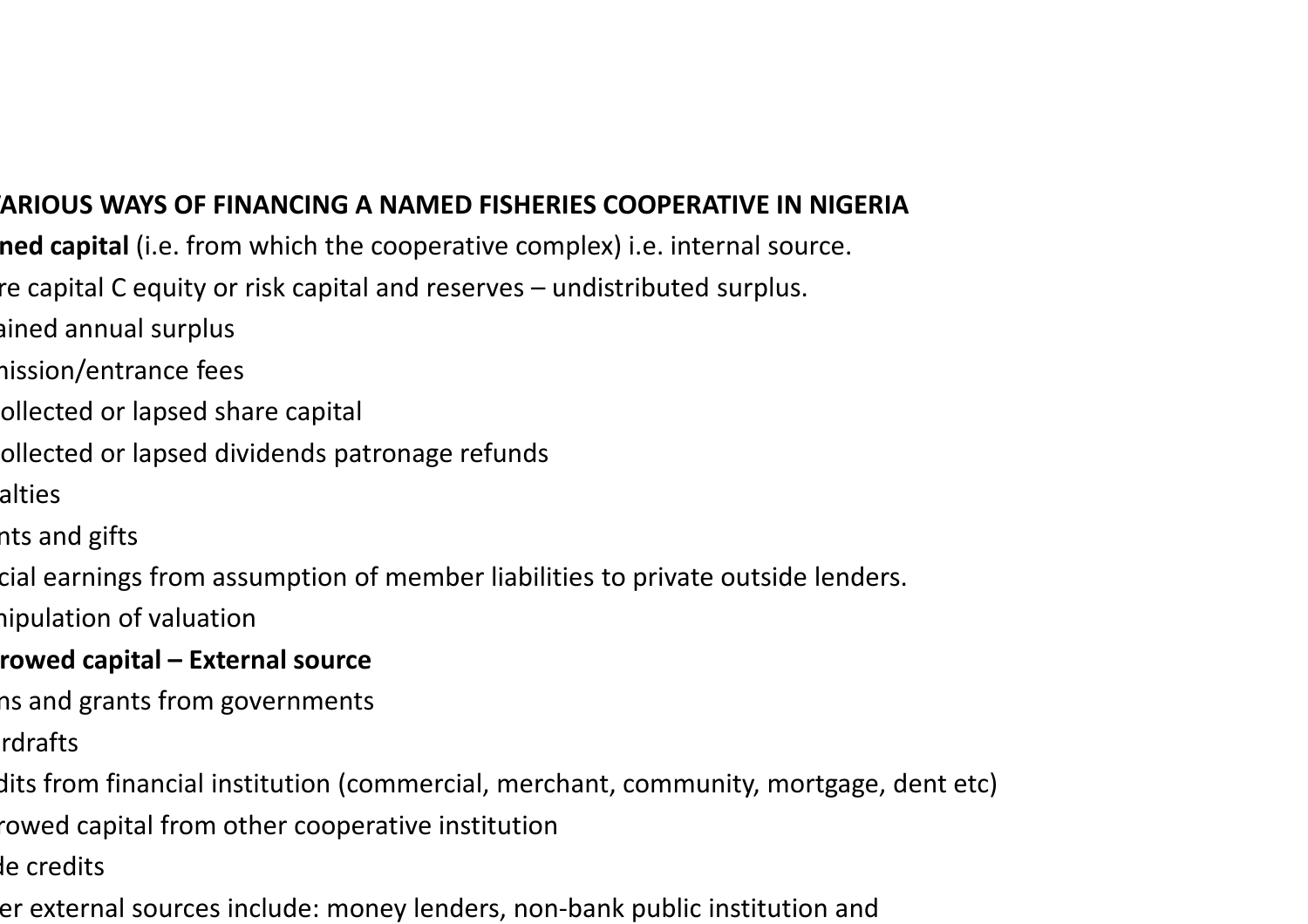### **LOAN RECOVERY FROM DEFAULTED COOPERATORS Internal method**

- suring that all loan records are carefully kept.
- uerance of demand notice
- rsonal visits to the debtor by officials of the cooperative.
- pplying arbitration forms promptly and assisting the mmittee in filling the forms
- pcessing the forms and promptly handing them over to the<br>isional cooperative officer isional cooperative officer
- Iping the society trustee to prepare their case.
- bitration Enforcement of the arbitration award in a court of  $\overline{\mathsf{V}}$
- $\epsilon$ posal of collateral deposited by the debtor(s)
- **ternal method:** court of law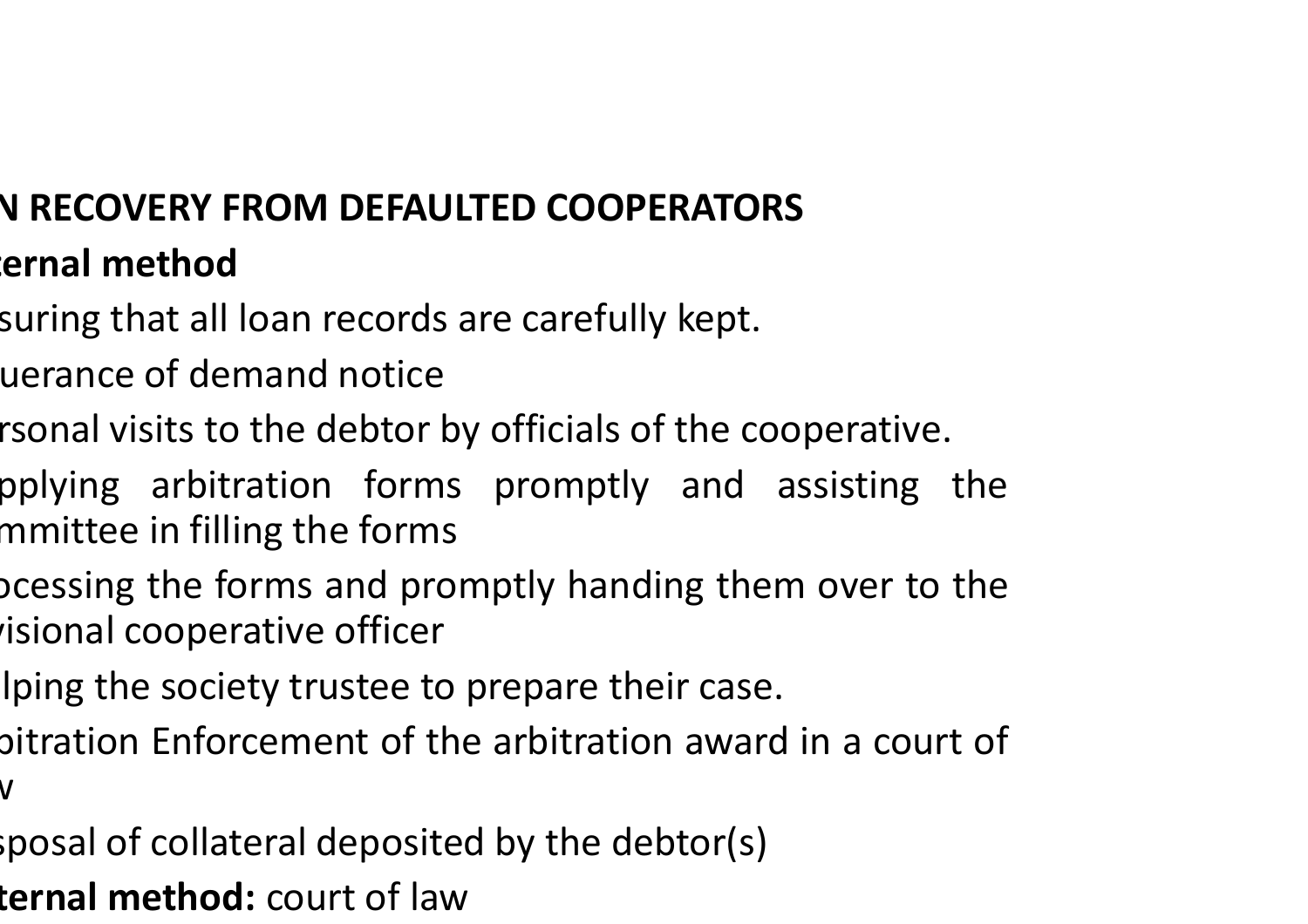# ASSIGNMENTS

- mpare and contrast fisheries cooperative cieties and trade union of fish mongers.
- hat are the differences between fisheries operative societies and ordinary business ganization.
- ow can a named fisheries cooperative societies be rmed step by step and formally registered in your ate.
- ow will you monitor the operations, performance  $\mathsf{id}$  sustenance of a fisheries cooperative societies.